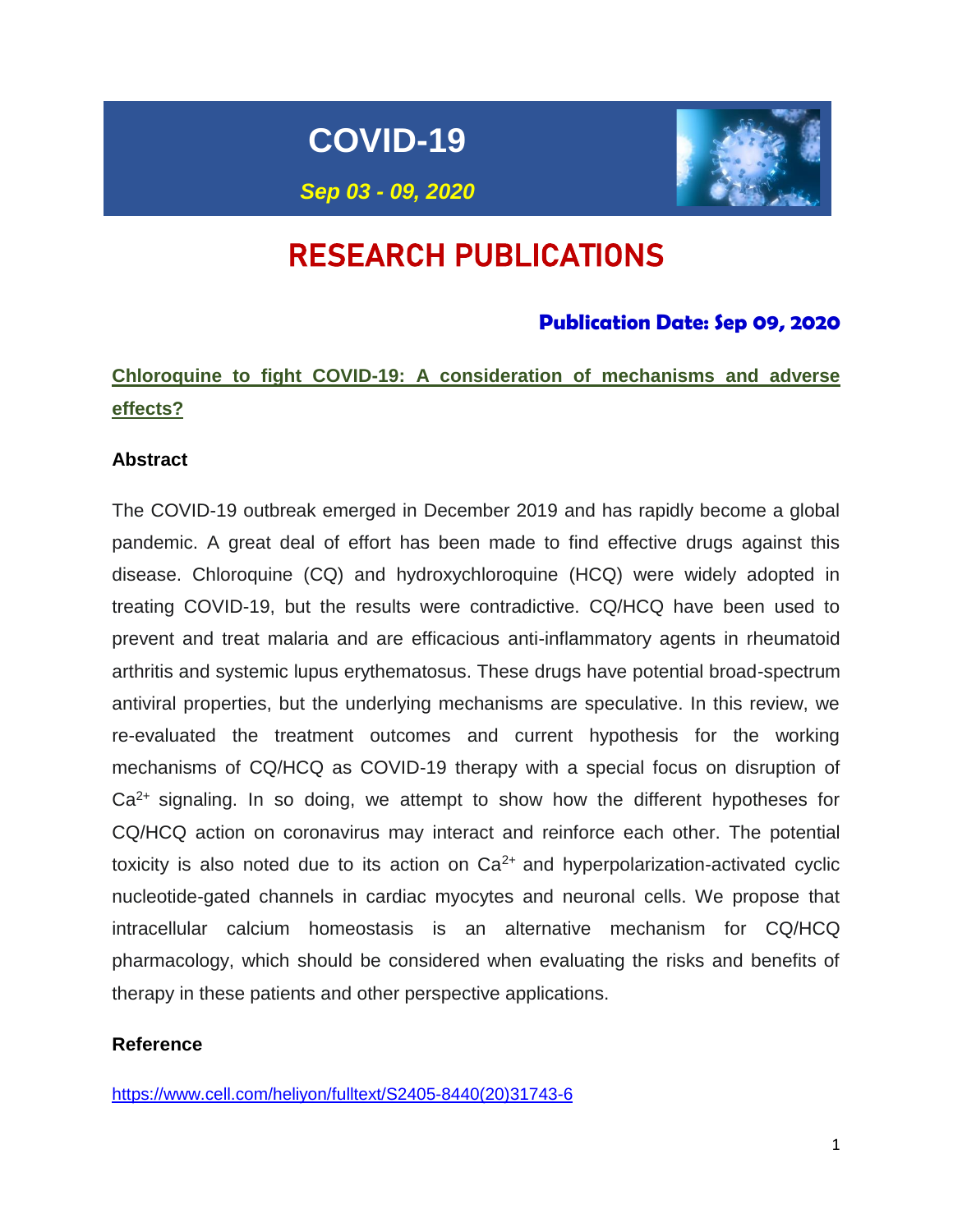### **The coding capacity of SARS-CoV-2**

### **Abstract**

Severe acute respiratory syndrome coronavirus 2 (SARS-CoV-2) is the cause of the ongoing Coronavirus disease 19 (COVID-19) pandemic. In order to understand SARS-CoV-2 pathogenicity and antigenic potential, and to develop therapeutic tools, it is essential to portray the full repertoire of its expressed proteins. The SARS-CoV-2 coding capacity map is currently based on computational predictions and relies on homology to other coronaviruses. Since coronaviruses differ in their protein array, especially in the variety of accessory proteins, it is crucial to characterize the specific collection of SARS-CoV-2 proteins in an unbiased and open-ended manner. Using a suite of ribosome profiling techniques, we present a high-resolution map of the SARS-CoV-2 coding regions, allowing us to accurately quantify the expression of canonical viral open reading frames (ORFs) and to identify 23 unannotated viral ORFs. These ORFs include upstream ORFs (uORFs) that are likely playing a regulatory role, several in-frame internal ORFs lying within existing ORFs, resulting in N-terminally truncated products, as well as internal out-of-frame ORFs, which generate novel polypeptides. We further show that viral mRNAs are not translated more efficiently than host mRNAs; rather, virus translation dominates host translation due to high levels of viral transcripts. Our work provides a rich resource, which will form the basis of future functional studies.

# **Reference**

# <https://www.nature.com/articles/s41586-020-2739-1>

# **Projected health-care resource needs for an effective response to COVID-19 in 73 low-income and middle-income countries: A modelling study**

#### **Abstract**

*Background*: Since WHO declared the COVID-19 pandemic a Public Health Emergency of International Concern, more than 20 million cases have been reported, as of Aug 24, 2020. This study aimed to identify what the additional health-care costs of a strategic preparedness and response plan (SPRP) would be if current transmission levels are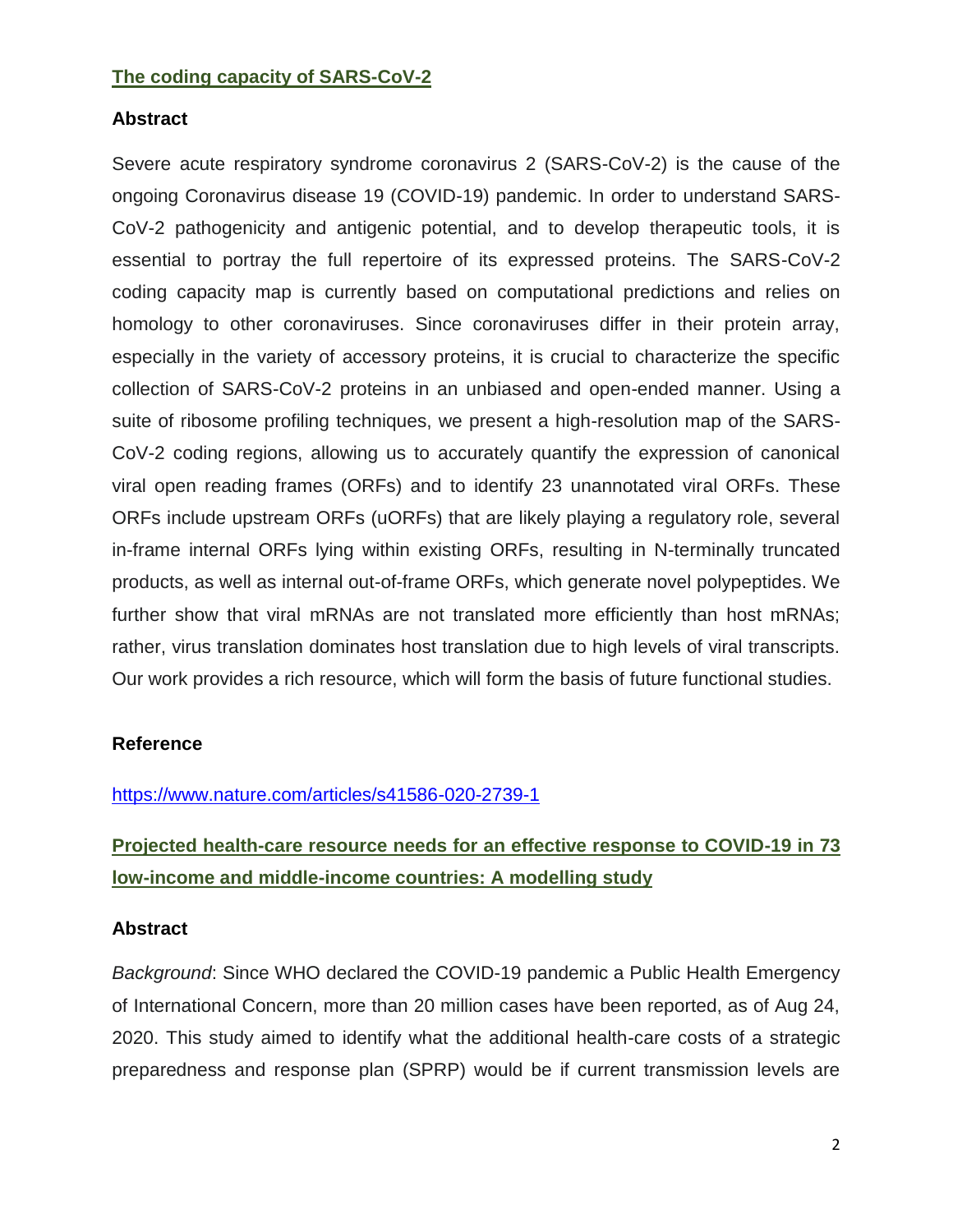maintained in a status quo scenario, or under scenarios where transmission is increased or decreased by 50%.

*Methods*: The number of COVID-19 cases was projected for 73 low-income and middleincome countries for each of the three scenarios for both 4-week and 12-week timeframes, starting from June 26, 2020. An input-based approach was used to estimate the additional health-care costs associated with human resources, commodities, and capital inputs that would be accrued in implementing the SPRP.

*Findings*: The total cost estimate for the COVID-19 response in the status quo scenario was US\$52·45 billion over 4 weeks, at \$8·60 per capita. For the decreased or increased transmission scenarios, the totals were \$33·08 billion and \$61·92 billion, respectively. Costs would triple under the status quo and increased transmission scenarios at 12 weeks. The costs of the decreased transmission scenario over 12 weeks was equivalent to the cost of the status quo scenario at 4 weeks. By percentage of the overall cost, case management (54%), maintaining essential services (21%), rapid response and case investigation (14%), and infection prevention and control (9%) were the main cost drivers.

*Interpretation*: The sizeable costs of a COVID-19 response in the health sector will escalate, particularly if transmission increases. Instituting early and comprehensive measures to limit the further spread of the virus will conserve resources and sustain the response.

#### **Reference**

[https://www.thelancet.com/journals/langlo/article/PIIS2214-109X\(20\)30383-1/fulltext](https://www.thelancet.com/journals/langlo/article/PIIS2214-109X(20)30383-1/fulltext)

# **Compassionate use of convalescent plasma for treatment of moderate and severe pneumonia in COVID-19 patients and association with IgG antibody levels in donated plasma**

#### **Abstract**

*Background*: Outcome of patients with moderate and severe COVID-19 following treatment with convalescent plasma (CP) and the association with IgG levels in transfused CP was assessed.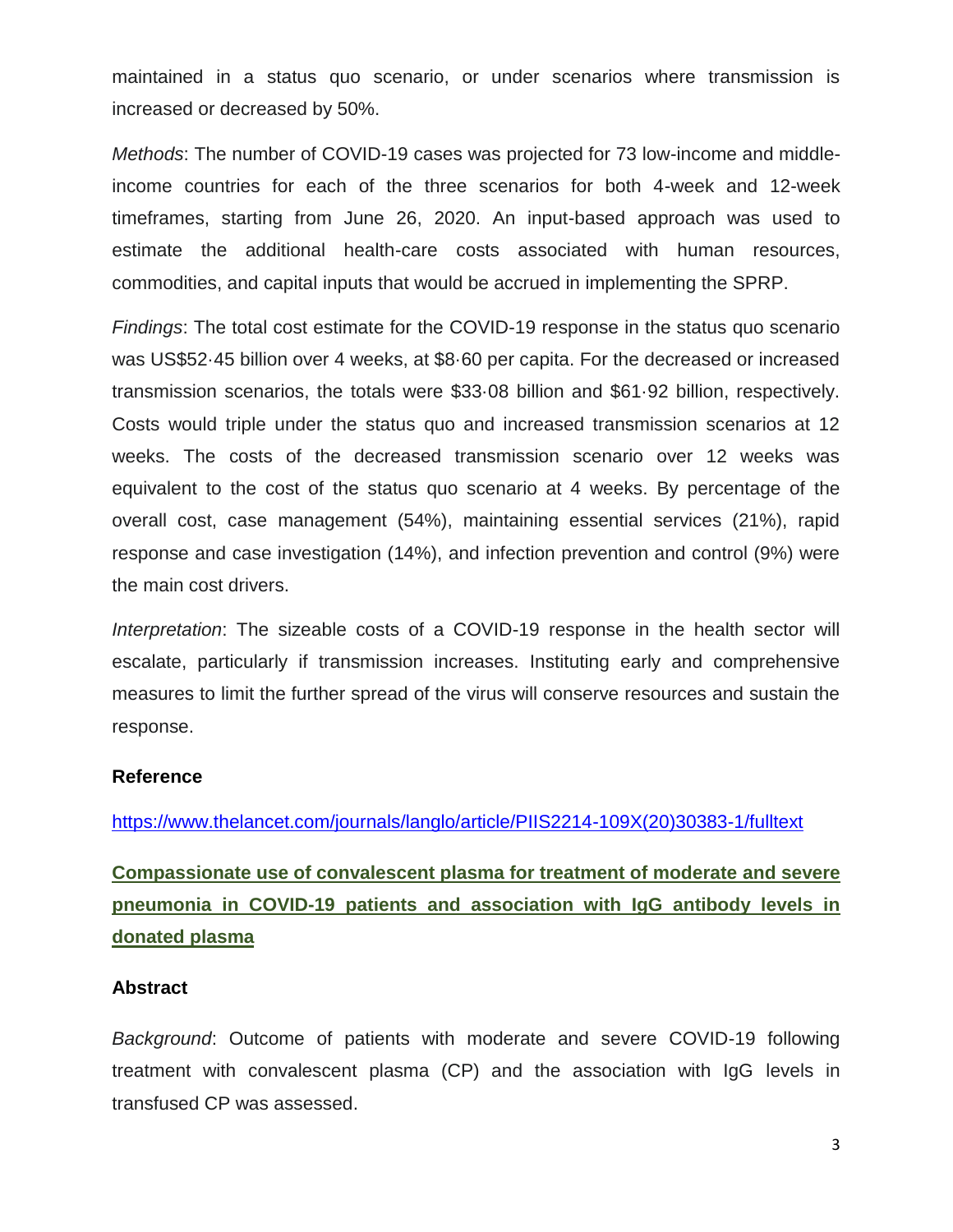*Methods*: A prospective cohort study. Primary outcome was improvement at day 14 defined as alive, not on mechanical ventilation, and moderate, mild, or recovered from COVID-19. Antibody levels in CP units were unknown at the time of treatment. IgG against the spike protein S1 was subsequently measured by ELISA. Neutralizing antibodies titers were determined in a subset. Outcome was assessed in relation to the mean antibody level transfused to the patients (≤4.0 versus >4.0).

*Findings*: Of 49 patients, 11 (22.4%) had moderate, 38 (77.6%) had severe disease, 28 were ventilated. At day 14, 24 (49.0%) patients improved, 9 (18.4%) died, and 13 (26.5%) were ventilated. In 14/98 (14.3%) CP units IgG was < 1.1 (cutoff calibration) and in 60 (61.2%)  $\leq$ 4.0. IgG level and neutralizing antibody titer were correlated (0.85 p < 0.001). In patients receiving ≤4.0 antibody levels, 11/30 improved (36.7%) versus 13/19 (68.4%) in patients receiving >4.0 odds ratio (OR) 0.267 [95% confidence interval (CI) 0.079–0.905],  $P = 0.030$ . In patients diagnosed  $>10$  days prior to treatment,  $4/14$ (22.4%) improved in the  $\leq 4.0$  antibody group, versus 6/7 (85.7%) in the  $>4.0$  antibody group, OR 0.048 (95% CI, 0.004–0.520),  $P = 0.007$ . No serious adverse events were reported.

*Interpretation*: Treatment with CP with higher levels of IgG against S1 may benefit patients with moderate and severe COVID-19. IgG against S1 level in CP predicts neutralization antibodies titers.

#### **Reference**

[https://www.thelancet.com/journals/eclinm/article/PIIS2589-5370\(20\)30269-8/fulltext](https://www.thelancet.com/journals/eclinm/article/PIIS2589-5370(20)30269-8/fulltext)

**Efficacy and safety of once-daily single-inhaler triple therapy (FF/UMEC/VI) versus FF/VI in patients with inadequately controlled asthma (CAPTAIN): A double-blind, randomised, phase 3A trial**

#### **Abstract**

*Background*: Despite inhaled corticosteroid plus long-acting β 2-agonist (ICS/LABA) therapy, 30–50% of patients with moderate or severe asthma remain inadequately controlled. We investigated the safety and efficacy of single-inhaler fluticasone furoate plus umeclidinium plus vilanterol (FF/UMEC/VI) compared with FF/VI.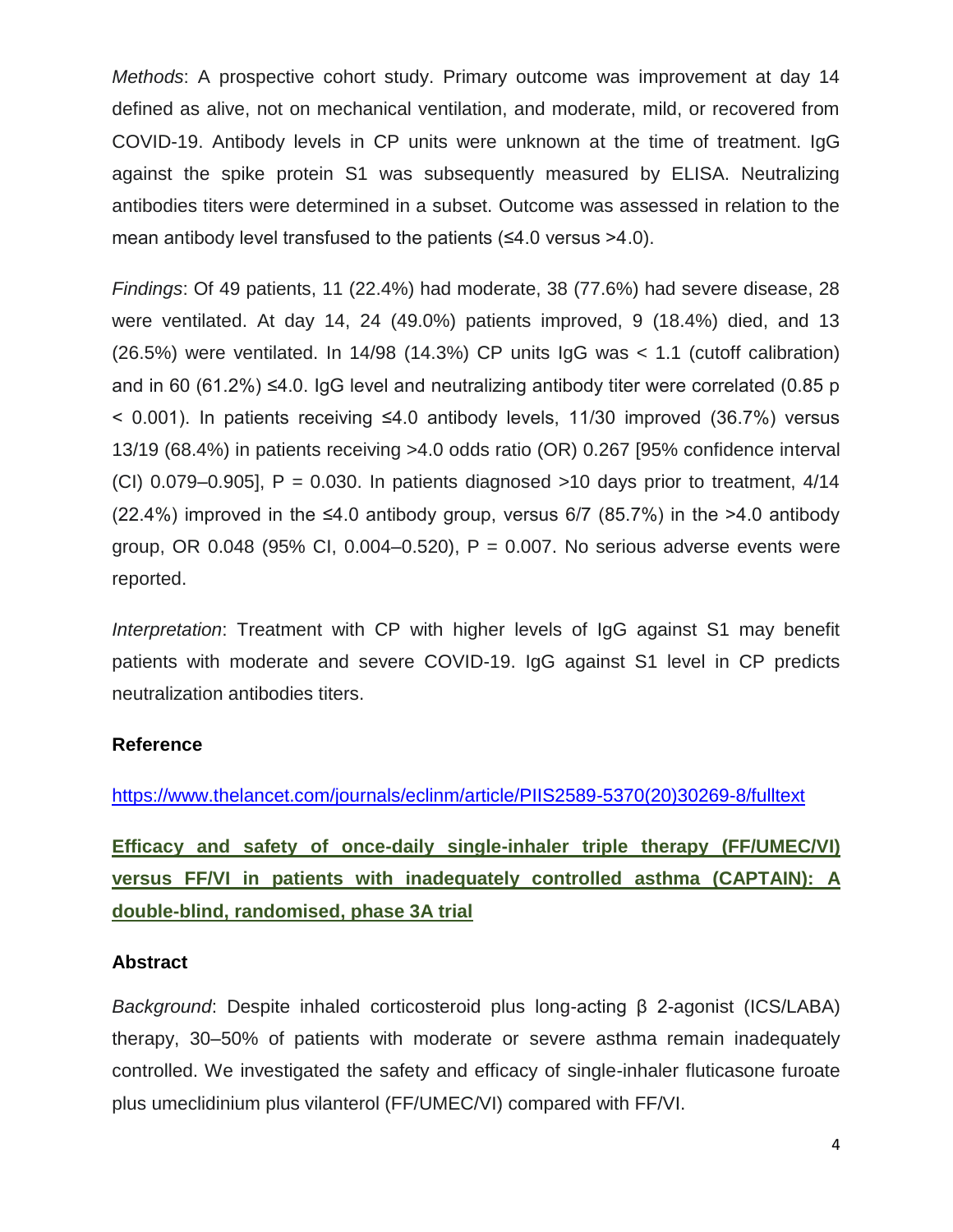*Methods*: In this double-blind, randomised, parallel-group, phase 3A study (Clinical Study in Asthma Patients Receiving Triple Therapy in a Single Inhaler [CAPTAIN]), participants were recruited from 416 hospitals and primary care centres across 15 countries. Participants were eligible if they were aged 18 years or older, with inadequately controlled asthma (Asthma Control Questionnaire [ACQ]-6 score of ≥1·5) despite ICS/LABA, a documented health-care contact or a documented temporary change in asthma therapy for treatment of acute asthma symptoms in the year before screening, pre-bronchodilator FEV 1 between 30% and less than 85% of predicted normal value, and reversibility (defined as an increase in FEV 1 of ≥12% and ≥200 mL in the 20–60 min after four inhalations of albuterol or salbutamol) at screening. Participants were randomly assigned (1:1:1:1:1:1), via central based randomisation stratified by pre-study ICS dose at study entry, to once-daily FF/VI (100/25 μg or 200/25 μg) or FF/UMEC/VI (100/31·25/25 μg, 100/62·5/25 μg, 200/31·25/25 μg, or 200/62·5/25 μg) administered via Ellipta dry powder inhaler (Glaxo Operations UK, Hertfordshire, UK). Patients, investigators, and the funder were masked to treatment allocation. Endpoints assessed in the intention-to-treat population were change from baseline in clinic trough FEV 1 at week 24 (primary) and annualised moderate and/or severe asthma exacerbation rate (key secondary). Other secondary endpoints were change from baseline in clinic FEV 1 at 3 h post-dose, St George's Respiratory Questionnaire (SGRQ) total score, and ACQ-7 total score, all at week 24. Change from baseline in Evaluating Respiratory Symptoms in Asthma total score at weeks 21–24 was also a secondary endpoint but is not reported here. Exploratory analyses of biomarkers of type 2 airway inflammation on treatment response were also done. This study is registered with ClinicalTrials.gov, NCT02924688, and is now complete.

*Findings*: Between Dec 16, 2016, and Aug 31, 2018, 5185 patients were screened and 2439 were recruited and randomly assigned to FF/VI (100/25 μg n=407; 200/25 μg n=406) or FF/UMEC/VI (100/31·25/25 μg n=405; 100/62·5/25 μg n=406; 200/31·25/25 μg n=404; 200/62·5/25 μg n=408), with three patients randomly assigned in error and not included in analyses. In the intention-to-treat population, 922 (38%) patients were men, the mean age was 53·2 years (SD 13·1) and body-mass index was 29·4 (6·6). Baseline demographics were generally similar across all treatment groups. The least squares mean improvement in FEV 1 change from baseline for FF/UMEC/VI 100/62·5/25 μg versus FF/VI 100/25 μg was 110 mL (95% CI 66–153; p<0·0001) and

5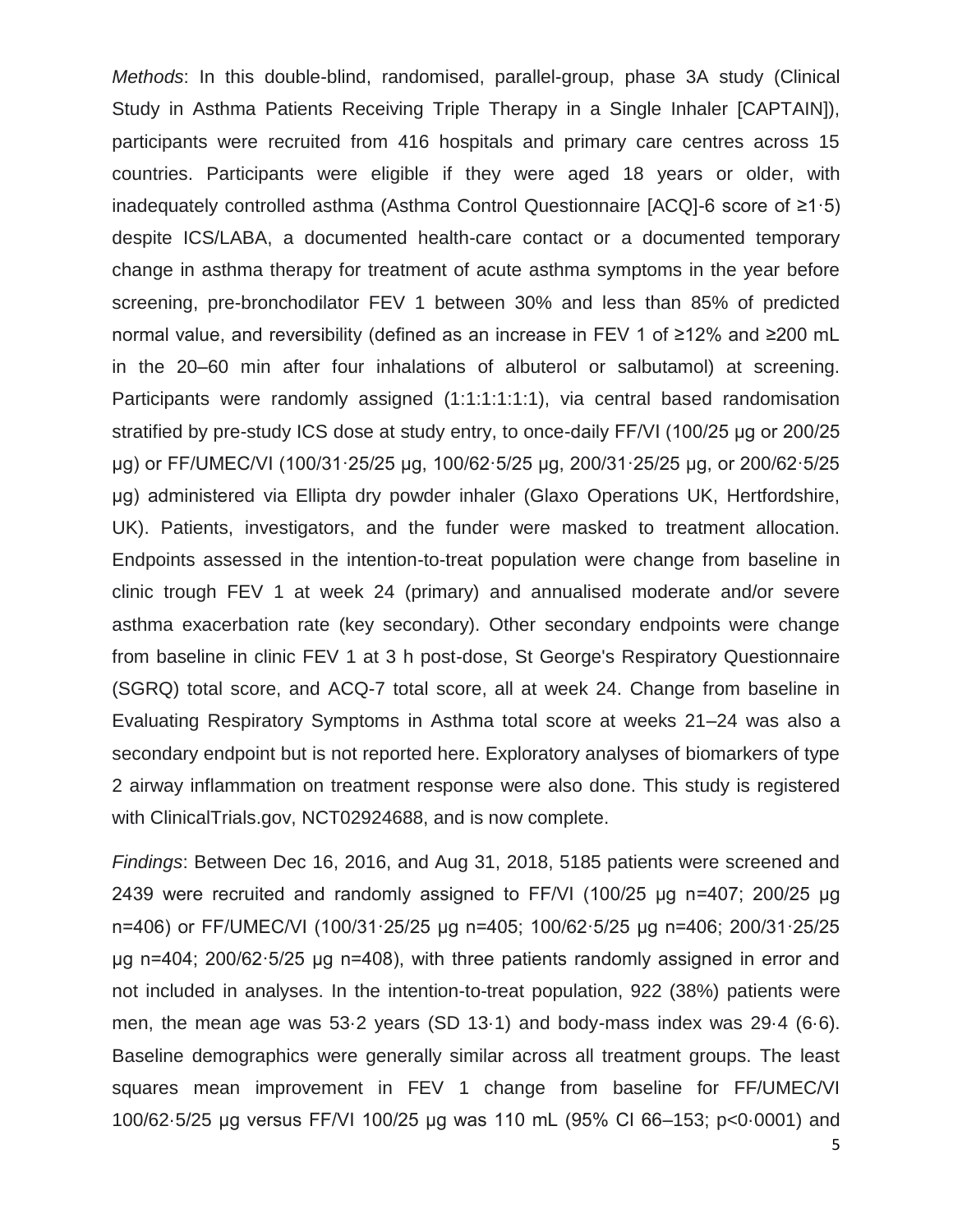for 200/62·5/25 μg versus 200/25 μg was 92 mL (49–135; p<0·0001). Adding UMEC 31·25 μg to FF/VI produced similar improvements (FF/UMEC/VI 100/31·25/25 μg vs FF/VI 100/25 μg: 96 mL [52–139; p<0·0001]; and 200/31·25/25 μg vs 200/25 μg: 82 mL [39–125; p=0·0002]). These results were supported by the analysis of clinic FEV 1 at 3 h post-dose. Non-significant reductions in moderate and/or severe exacerbation rates were observed for FF/UMEC 62·5 μg/VI versus FF/VI (pooled analysis), with rates lower in FF 200 μg-containing versus FF 100 μg-containing treatment groups. All pooled treatment groups demonstrated mean improvements (decreases) in SGRQ total score at week 24 compared with baseline in excess of the minimal clinically important difference of 4 points; however, there were no differences between treatment groups. For mean change from baseline to week 24 in asthma control questionnaire-7 score, improvements (decreases) exceeding the minimal clinically important difference of 0·5 points were observed in all pooled treatment groups. Adding UMEC to FF/VI resulted in small, dose-related improvements compared with FF/VI (pooled analysis: FF/UMEC 31·25 μg/VI versus FF/VI, −0·06 (95% CI −0·12 to 0·01; p=0·094) FF/UMEC 62·5 μg/VI versus FF/VI, −0·09 (−0·16 to −0·02, p=0·0084). By contrast with adding UMEC, the effects of higher dose FF on clinic trough FEV 1 and annualised moderate and/or severe exacerbation rate were increased in patients with higher baseline blood eosinophil count and exhaled nitric oxide. Occurrence of adverse events was similar across treatment groups (patients with at least one event ranged from 210 [52%] to 258 [63%]), with the most commonly reported adverse events being nasopharyngitis (51 [13%]–63 [15%]), headache (19 [5%]–36 [9%]), and upper respiratory tract infection (13 [3%]–24 [6%]). The incidence of serious adverse events was similar across all groups (range 18 [4%]–25 [6%)). Three deaths occurred, of which one was considered to be related to study drug (pulmonary embolism in a patient in the FF/UMEC/VI 100/31·25/25 μg group).

*Interpretation*: In patients with uncontrolled moderate or severe asthma on ICS/LABA, adding UMEC improved lung function but did not lead to a significant reduction in moderate and/or severe exacerbations. For such patients, single-inhaler FF/UMEC/VI is an effective treatment option with a favourable risk–benefit profile. Higher dose FF primarily reduced the rate of exacerbations, particularly in patients with raised biomarkers of type 2 airway inflammation. Further confirmatory studies into the differentiating effect of type 2 inflammatory biomarkers on treatment outcomes in

6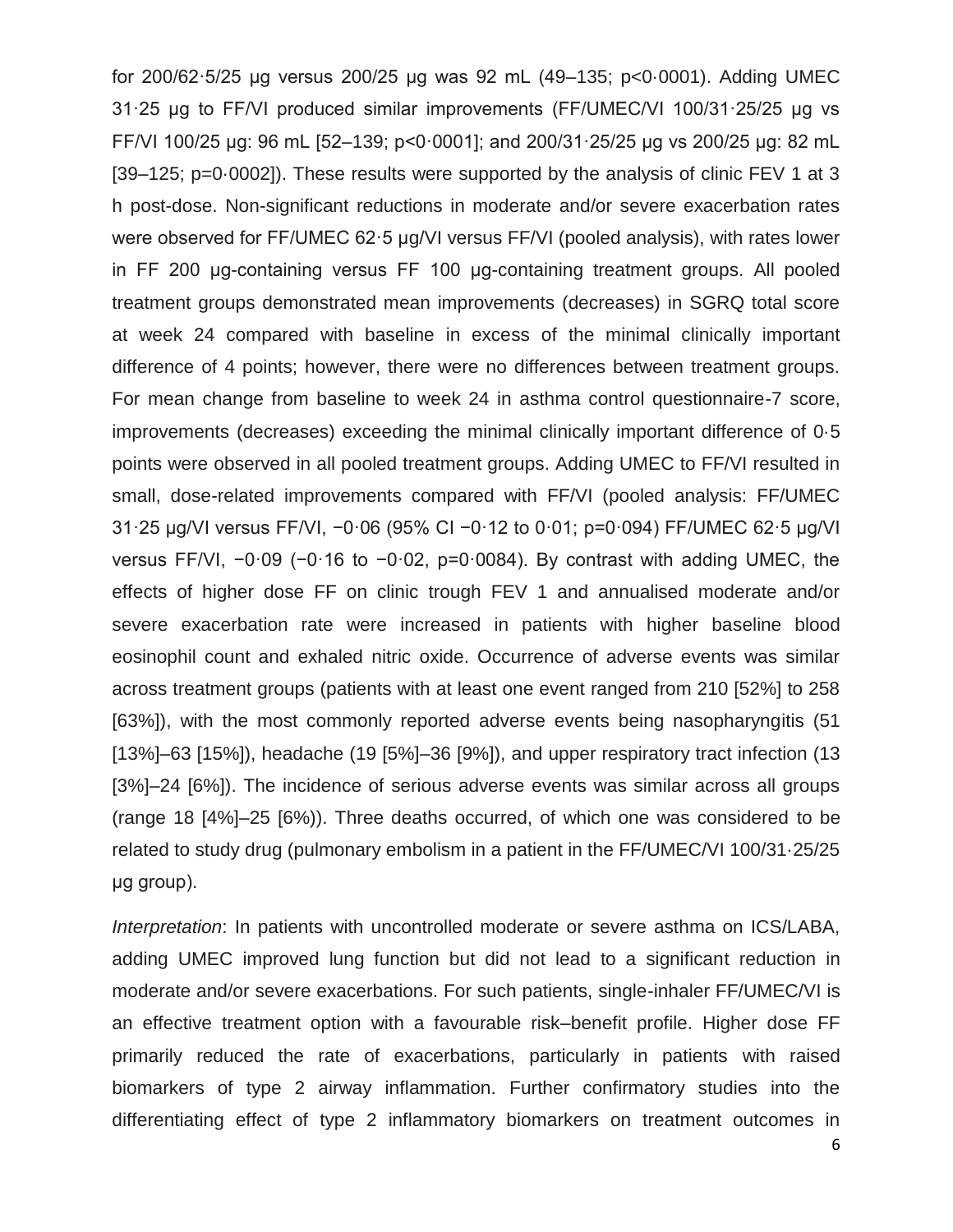asthma are required to build on these exploratory findings and further guide clinical practice.

### **Reference**

[https://www.thelancet.com/journals/lanres/article/PIIS2213-2600\(20\)30389-1/fulltext](https://www.thelancet.com/journals/lanres/article/PIIS2213-2600(20)30389-1/fulltext)

# **Publication Date: Sep 08, 2020**

# **Inappropriate empirical antibiotic therapy for bloodstream infections based on discordant** *in-vitro* **susceptibilities: A retrospective cohort analysis of prevalence, predictors, and mortality risk in US hospitals**

*Background*: The prevalence and effects of inappropriate empirical antibiotic therapy for bloodstream infections are unclear. We aimed to establish the population-level burden, predictors, and mortality risk of in-vitro susceptibility-discordant empirical antibiotic therapy among patients with bloodstream infections.

*Methods*: Our retrospective cohort analysis of electronic health record data from 131 hospitals in the USA included patients with suspected—and subsequently confirmed bloodstream infections who were treated empirically with systemic antibiotics between Jan 1, 2005, and Dec 31, 2014. We included all patients with monomicrobial bacteraemia caused by common bloodstream pathogens who received at least one systemic antibiotic either on the day blood cultures were drawn or the day after, and for whom susceptibility data were available. We calculated the prevalence of discordant empirical antibiotic therapy—which was defined as receiving antibiotics on the day blood culture samples were drawn to which the cultured isolate was not susceptible in vitro—overall and by hospital type by using regression tree analysis. We used generalised estimating equations to identify predictors of receiving discordant empirical antibiotic therapy, and used logistic regression to calculate adjusted odds ratios for the relationship between in-hospital mortality and discordant empirical antibiotic therapy.

*Findings*: 21 608 patients with bloodstream infections received empirical antibiotic therapy on the day of first blood culture collection. Of these patients, 4165 (19%) received discordant empirical antibiotic therapy. Discordant empirical antibiotic therapy was independently associated with increased risk of mortality (adjusted odds ratio 1.46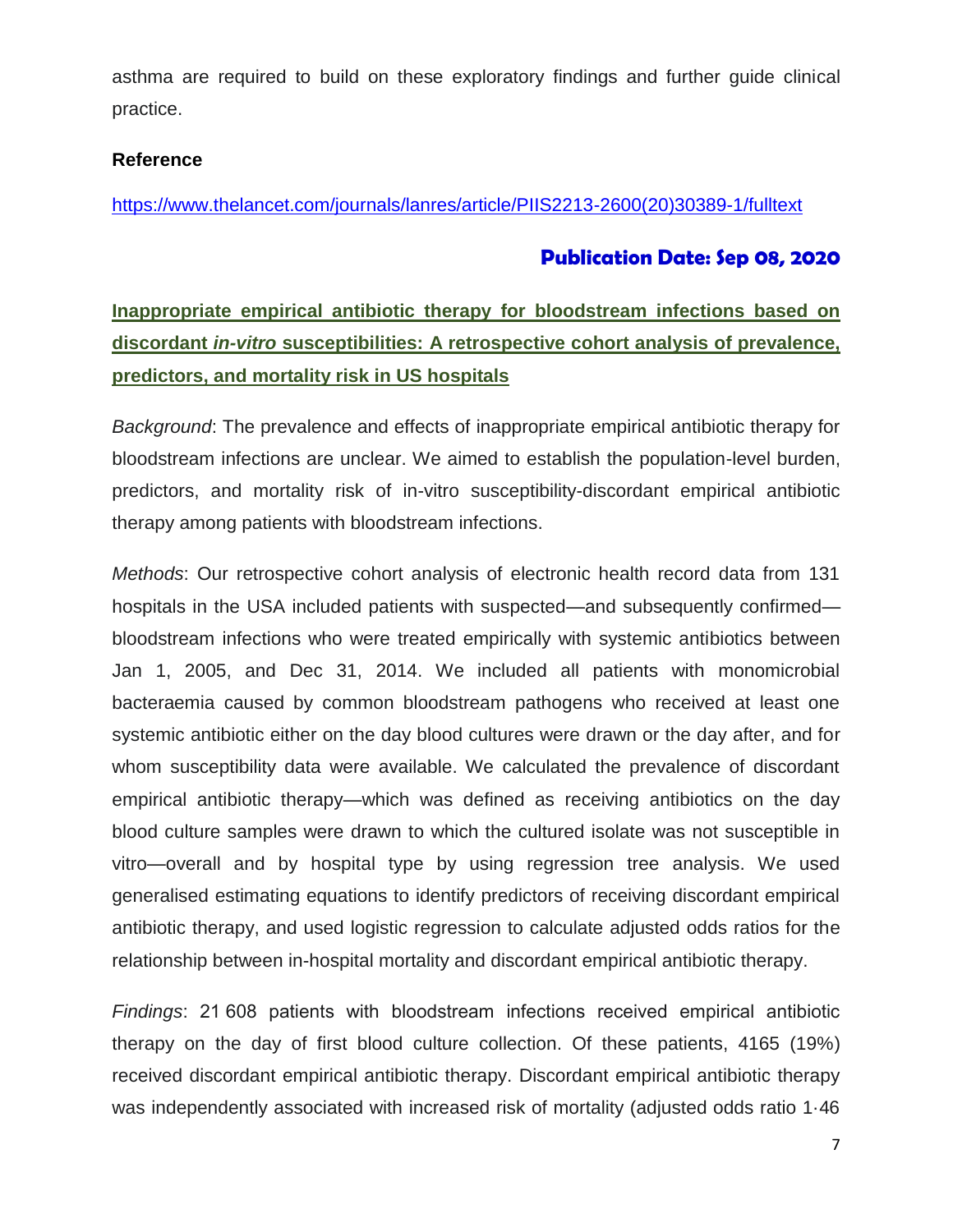[95% CI, 1·28–1·66]; p<0·0001), a relationship that was unaffected by the presence or absence of resistance or sepsis or septic shock. Infection with antibiotic-resistant species strongly predicted receiving discordant empirical therapy (adjusted odds ratio 9·09 [95% CI 7·68–10·76]; p<0·0001). Most incidences of discordant empirical antibiotic therapy and associated deaths occurred among patients with bloodstream infections caused by *Staphylococcus aureus* or *Enterobacterales*.

*Interpretation*: Approximately one in five patients with bloodstream infections in US hospitals received discordant empirical antibiotic therapy, receipt of which was closely associated with infection with antibiotic-resistant pathogens. Receiving discordant empirical antibiotic therapy was associated with increased odds of mortality overall, even in patients without sepsis. Early identification of bloodstream pathogens and resistance will probably improve population-level outcomes.

# **Reference**

[https://www.thelancet.com/journals/laninf/article/PIIS1473-3099\(20\)30477-1/fulltext](https://www.thelancet.com/journals/laninf/article/PIIS1473-3099(20)30477-1/fulltext)

**Understanding clinical decision-making during the COVID-19 pandemic: A crosssectional worldwide survey**

# **Abstract**

*Background*: The lack of evidence-based recommendations for therapeutic decisions during the early weeks of the COVID-19 pandemic creates a unique scenario of clinical decision making which is worth to analyze. We aim to identify the drivers of therapeutic aggressiveness during the first weeks of the COVID-19 pandemic.

*Methods*: This cross-sectional worldwide survey (conducted April 12 to 19, 2020) was aimed at physicians who managed patients diagnosed with COVID-19. Treatment preferences were collected in five different clinical scenarios. We used multilevel mixedeffects ordered logistic regression to identify variables that were associated with the use of more aggressive therapies.

*Findings*: The survey was completed by 852 physicians from 44 different specialties and 29 countries. The heterogeneity of therapeutic decisions increased as the clinical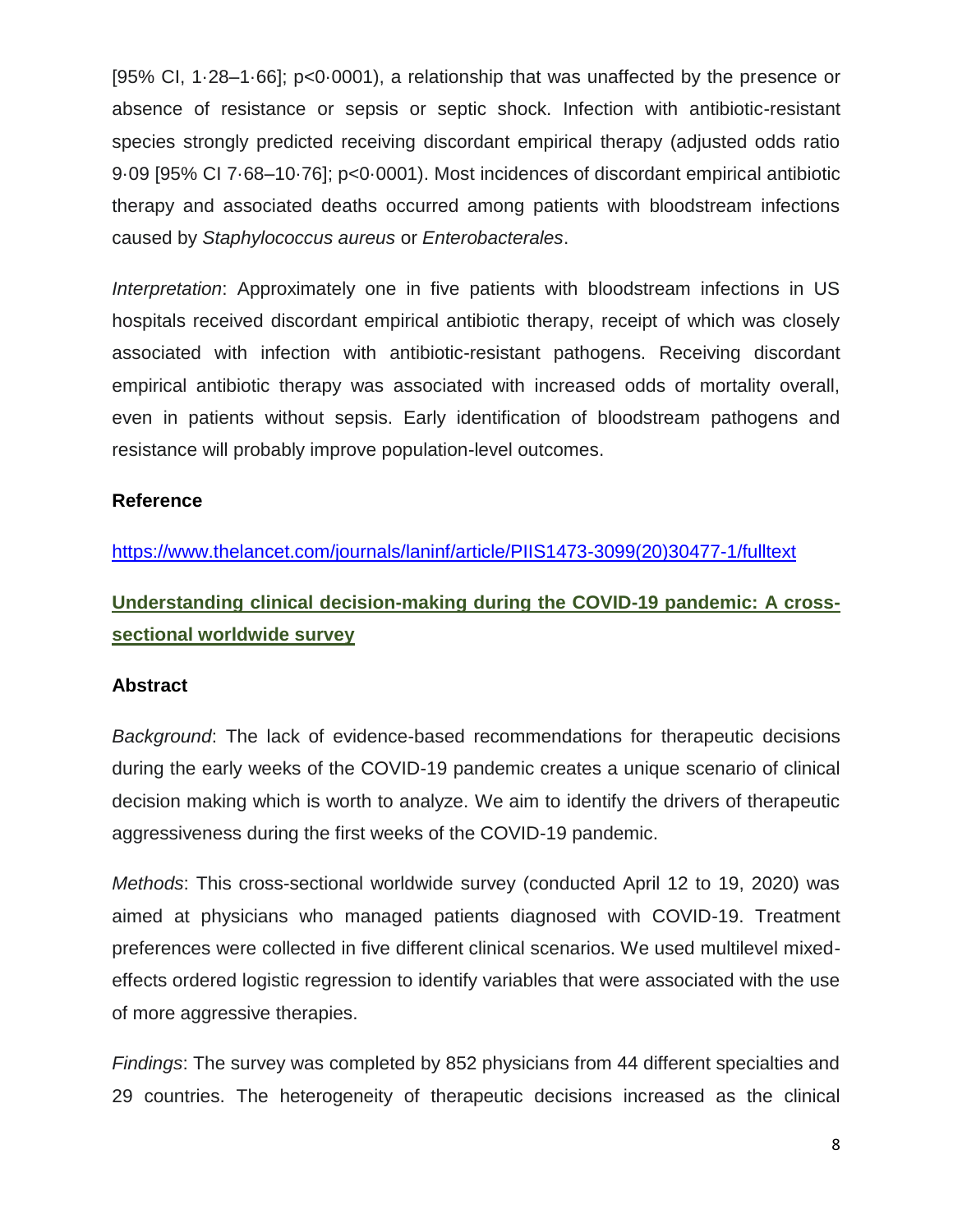scenario worsened. Factors associated with aggressive therapeutic decisions were higher self-perceived expertise (high vs. null, OR 1.95, 95%CI 1.31–2.89), perceived quality of COVID-19 publications (high vs. null, OR 1.92, 95%CI 1.17–3.16), and female sex (OR 1.17, 95%CI 1.02–1.33). Conversely, Infectious Diseases specialty, Latin American and North American origin, lower confidence in the treatments chosen, and having published articles indexed in PubMed as the first-author were associated with the use of less aggressive therapies.

*Interpretation*: Our study provides insight into the drivers of the decision-making process during a new and extreme health emergency. Different factors including the perceived expertise and quality of publications, gender, geographic origin, medical specialty and implication in medical research influenced this process. The clinical severity attenuated the physician's tolerance for uncertainty.

# **Reference**

https://www.thelancet.com/journals/eclinm/article/PIIS2589-5370(20)30283-2/fulltext

# **Publication Date: Sep 04, 2020**

# **An immunoinformatics study on the spike protein of SARS-CoV-2 revealing potential epitopes as vaccine candidates**

# **Abstract**

*Background*: The pandemic situation of SARS-CoV-2 infection has sparked global concern due to the disease COVID-19 caused by it. Since the first cluster of confirmed cases in China in December 2019, the infection has been reported across the continents and inflicted upon a substantial number of populations.

*Method*: This study is focused on immunoinformatics analyses of the SARS-CoV-2 spike glycoprotein (S protein) which is key for the viral attachment to human host cells. Computational analyses were carried out for the prediction of B-cell and T-cell (MHC class I and II) epitopes of S protein and the analyses were extended further for the prediction of their immunogenic properties. The interaction and binding affinity of T-cell epitopes with HLA-B7 were also investigated by molecular docking.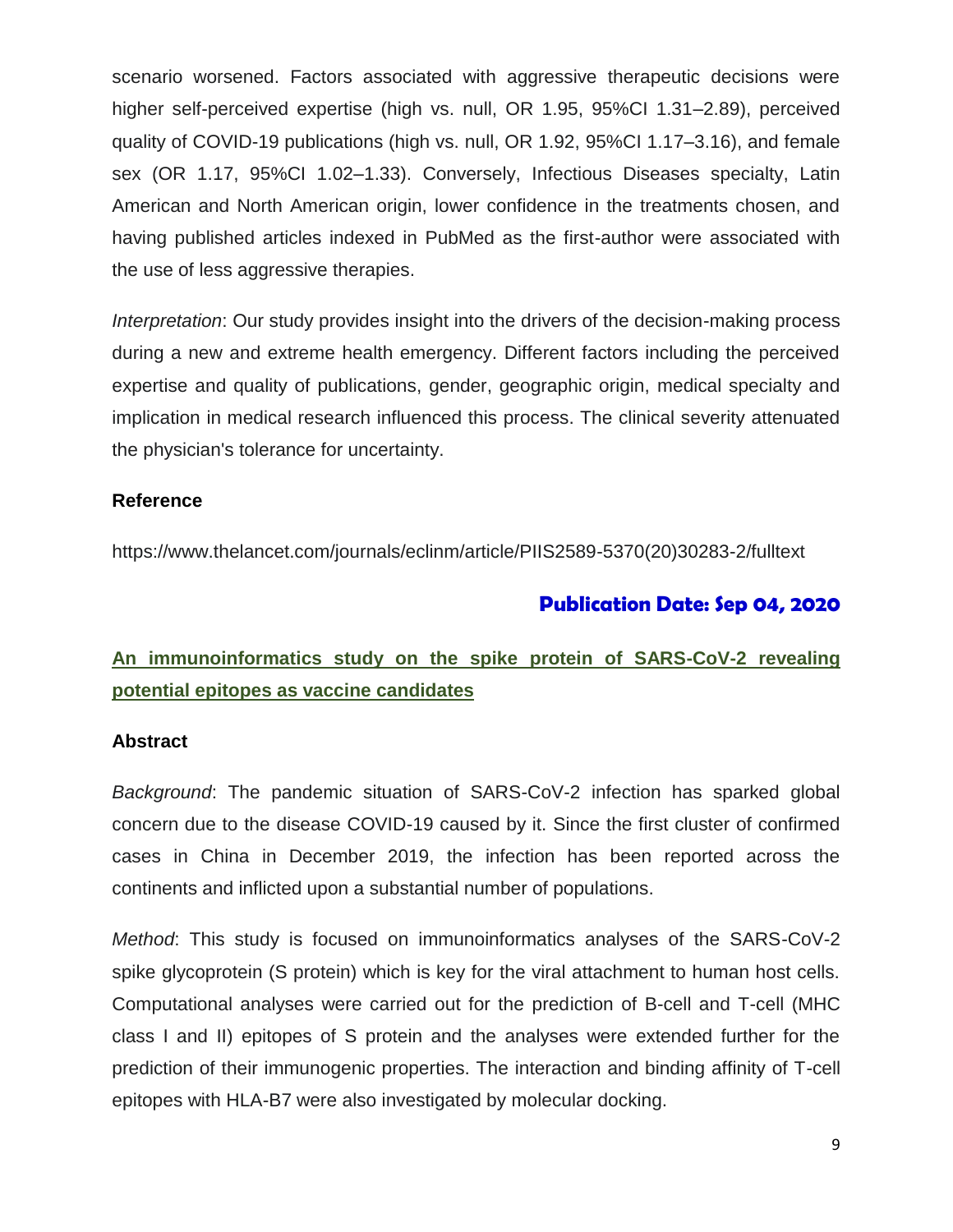*Result*: Three distinct epitopes for vaccine design were predicted from the sequence of S protein. The potential B-cell epitope was KNHTSPDVDLG possessing the highest antigenicity score of 1.4039 among other B-cell epitopes. T-cell epitope for human MHC class I was VVVLSFELL with an antigenicity score of 1.0909 and binding ability to 29 MHC-I alleles. The predicted T-cell epitope for human MHC class II molecule was VVIGIVNNT with a corresponding 1.3063 antigenicity score, less digesting enzymes, and 7 MHC-II alleles binding ability. All these three peptides were predicted to be highly antigenic, non-allergenic, and non-toxic. Analyses of the physiochemical properties of these predicted epitopes indicate their stable nature for plausible vaccine design. Furthermore, molecular docking investigation between the MHC class-I epitopes and human HLA-B7 reflects the stable interaction with high affinity among them.

*Conclusion*: The present study posits three potential epitopes of S protein of SARS-CoV-2 predicted by immunoinformatic methods based on their immunogenic properties and interactions with the host counterpart that can facilitate the development of vaccine against SARS-CoV-2. This study can act as the springboard for the future development of the COVID-19 vaccine.

#### **Reference**

#### [https://www.cell.com/heliyon/fulltext/S2405-8440\(20\)31708-4](https://www.cell.com/heliyon/fulltext/S2405-8440(20)31708-4)

# **Deep immune profiling of COVID-19 patients reveals distinct immunotypes with therapeutic implications**

#### **Abstract**

Coronavirus disease 2019 (COVID-19) is currently a global pandemic, but human immune responses to the virus remain poorly understood. We used high-dimensional cytometry to analyze 125 COVID-19 patients and compare them with recovered and healthy individuals. Integrated analysis of  $\sim$ 200 immune and  $\sim$ 50 clinical features revealed activation of T cell and B cell subsets in a proportion of patients. A subgroup of patients had T cell activation characteristic of acute viral infection and plasmablast responses reaching >30% of circulating B cells. However, another subgroup had lymphocyte activation comparable with that in uninfected individuals. Stable versus dynamic immunological signatures were identified and linked to trajectories of disease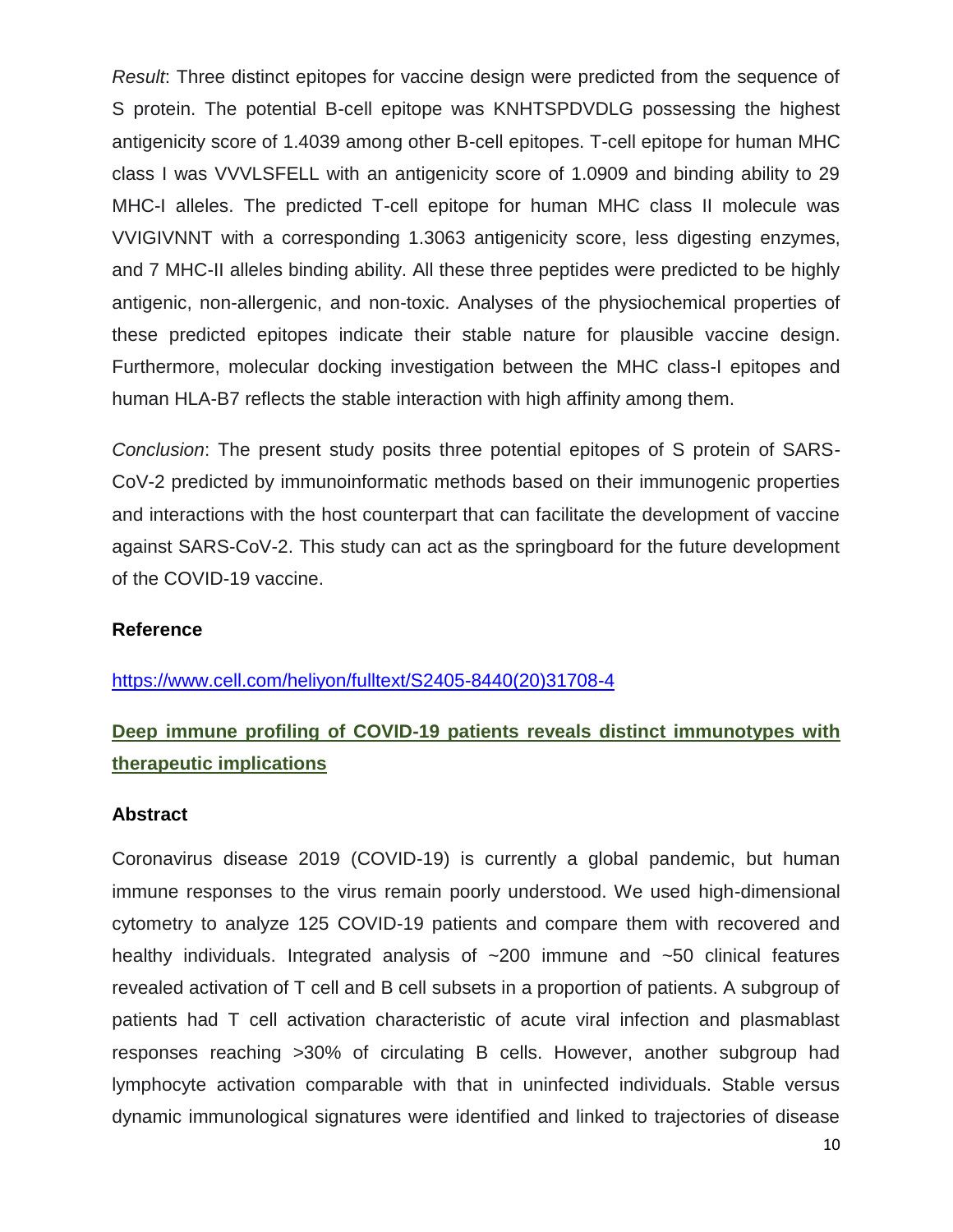severity change. Our analyses identified three immunotypes associated with poor clinical trajectories versus improving health. These immunotypes may have implications for the design of therapeutics and vaccines for COVID-19.

# **Reference**

Mathew, Divij, Josephine R. Giles, Amy E. Baxter, Derek A. Oldridge, Allison R. Greenplate, Jennifer E. Wu, Cécile Alanio et al. "Deep immune profiling of COVID-19 patients reveals distinct immunotypes with therapeutic implications." *Science* 369, no. 6508 (2020) (I.F.: 41.845).

# **Multisystem inflammatory syndrome in children: A systematic review**

# **Abstract**

*Background*: Multisystem inflammatory syndrome in children (MIS-C), also known as pediatric inflammatory multisystem syndrome, is a new dangerous childhood disease that is temporally associated with coronavirus disease 2019 (COVID-19). The aim was to describe the typical presentation and outcomes of children diagnosed with this hyperinflammatory condition.

*Methods*: A systematic review was conducted to communicate the clinical signs and symptoms, laboratory findings, imaging results, and outcomes of individuals with MIS-C. We searched four medical databases to encompass studies characterizing MIS-C from January  $1<sup>st</sup>$ , 2020 to July 25<sup>th</sup>, 2020. Two independent authors screened articles, extracted data, and assessed risk of bias. This review was registered with PROSPERO CRD42020191515.

*Findings*: The search yielded 39 observational studies (n = 662 patients). While 71.0% of children (n = 470) were admitted to the intensive care unit, only 11 deaths  $(1.7%)$ were reported. Average length of hospital stay was  $7.9 \pm 0.6$  days. Fever (100%, n = 662), abdominal pain or diarrhea (73 $-7\%$ , n = 488), and vomiting (68 $-3\%$ , n = 452) were the most common clinical presentation. Serum inflammatory, coagulative, and cardiac markers were considerably abnormal. Mechanical ventilation and extracorporeal membrane oxygenation were necessary in 22 $-2\%$  (n = 147) and 4 $-4\%$  (n = 29) of patients, respectively. An abnormal echocardiograph was observed in 314 of 581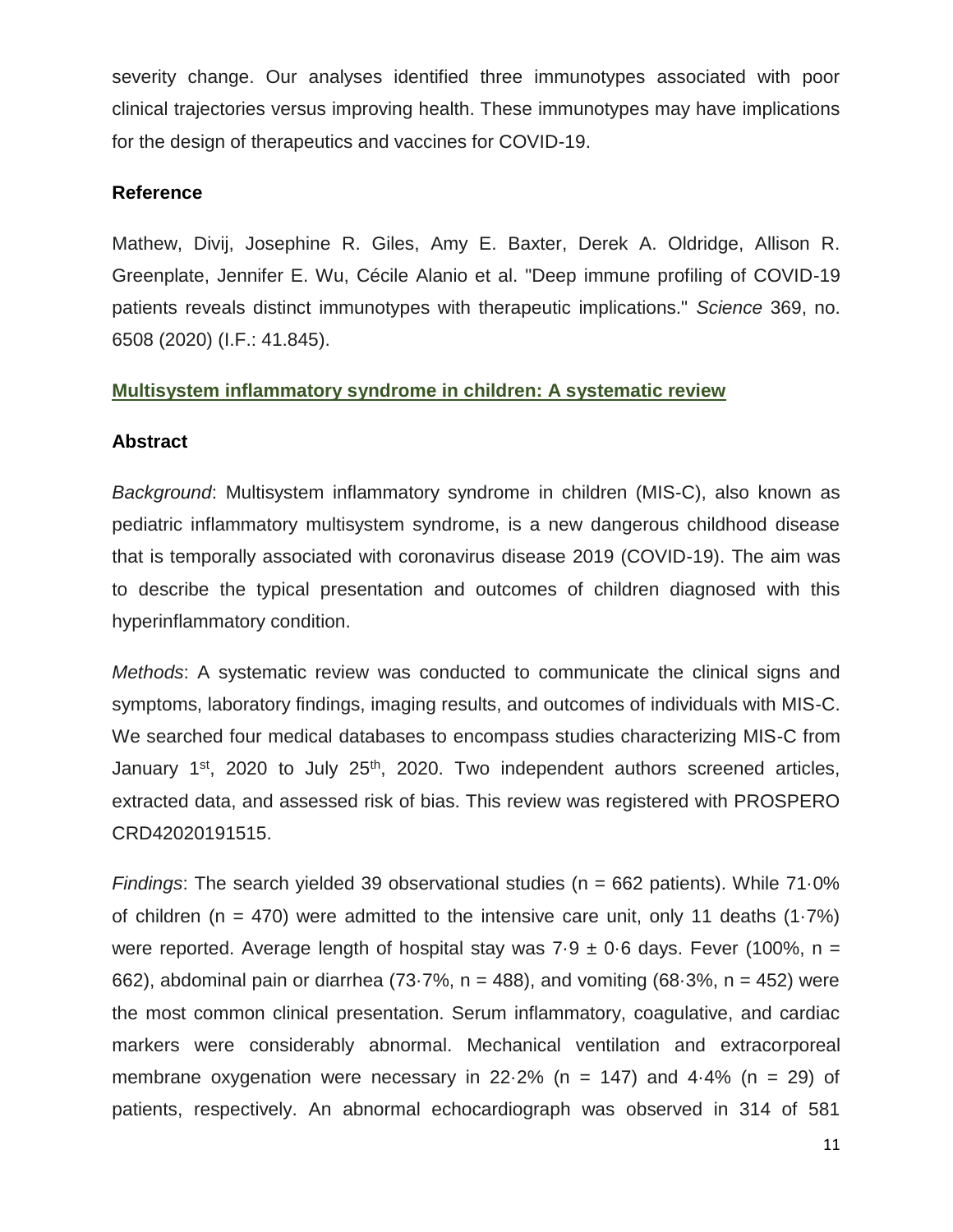individuals (54 $\cdot$ 0%) with depressed ejection fraction (45 $\cdot$ 1%, n = 262 of 581) comprising the most common aberrancy.

*Interpretation*: Multisystem inflammatory syndrome is a new pediatric disease associated with severe acute respiratory syndrome coronavirus 2 (SARS-CoV-2) that is dangerous and potentially lethal. With prompt recognition and medical attention, most children will survive but the long-term outcomes from this condition are presently unknown.

# **Reference**

Ahmed, M., Advani, S., Moreira, A., Zoretic, S., Martinez, J., Chorath, K., Acosta, S., Naqvi, R., Burmeister-Morton, F., Burmeister, F. and Tarriela, A., 2020. Multisystem inflammatory syndrome in children: A systematic review. *EClinicalMedicine*, p.100527 (I.F.: 5.736).

# **Systems biological assessment of immunity to mild** *versus* **severe COVID-19 infection in humans**

# **Abstract**

Coronavirus disease 2019 (COVID-19) represents a global crisis, yet major knowledge gaps remain about human immunity to severe acute respiratory syndrome coronavirus 2 (SARS-CoV-2). We analyzed immune responses in 76 COVID-19 patients and 69 healthy individuals from Hong Kong and Atlanta, Georgia, United States. In the peripheral blood mononuclear cells (PBMCs) of COVID-19 patients, we observed reduced expression of human leukocyte antigen class DR (HLA-DR) and proinflammatory cytokines by myeloid cells as well as impaired mammalian target of rapamycin (mTOR) signaling and interferon-α (IFN-α) production by plasmacytoid dendritic cells. By contrast, we detected enhanced plasma levels of inflammatory mediators—including EN-RAGE, TNFSF14, and oncostatin M—which correlated with disease severity and increased bacterial products in plasma. Single-cell transcriptomics revealed a lack of type I IFNs, reduced HLA-DR in the myeloid cells of patients with severe COVID-19, and transient expression of IFN-stimulated genes. This was consistent with bulk PBMC transcriptomics and transient, low IFN-α levels in plasma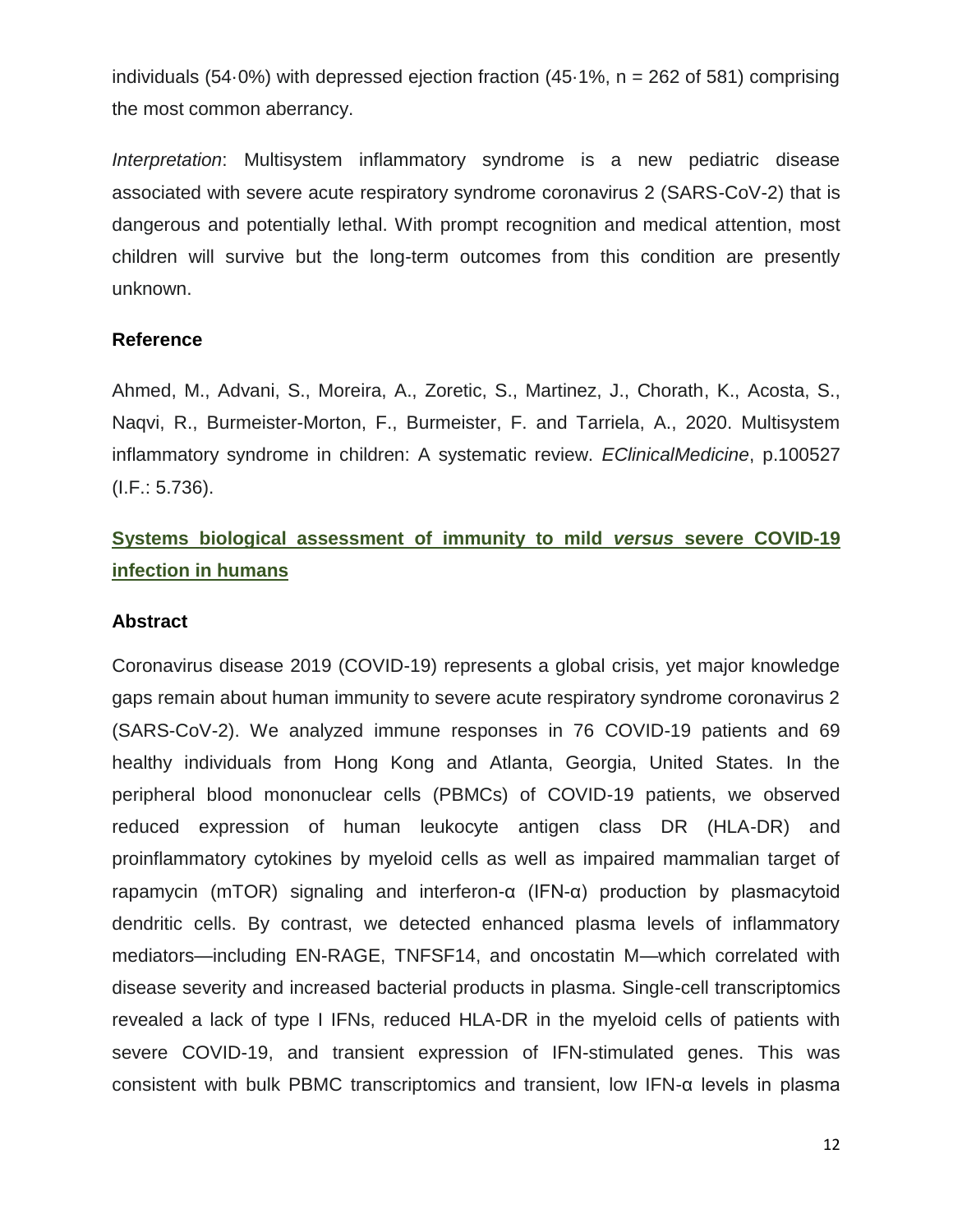during infection. These results reveal mechanisms and potential therapeutic targets for COVID-19.

# **Reference**

Arunachalam, Prabhu S., Florian Wimmers, Chris Ka Pun Mok, Ranawaka APM Perera, Madeleine Scott, Thomas Hagan, Natalia Sigal et al. "Systems biological assessment of immunity to mild versus severe COVID-19 infection in humans." Science 369, no. 6508 (2020): 1210-1220 (I.F.: 41.845).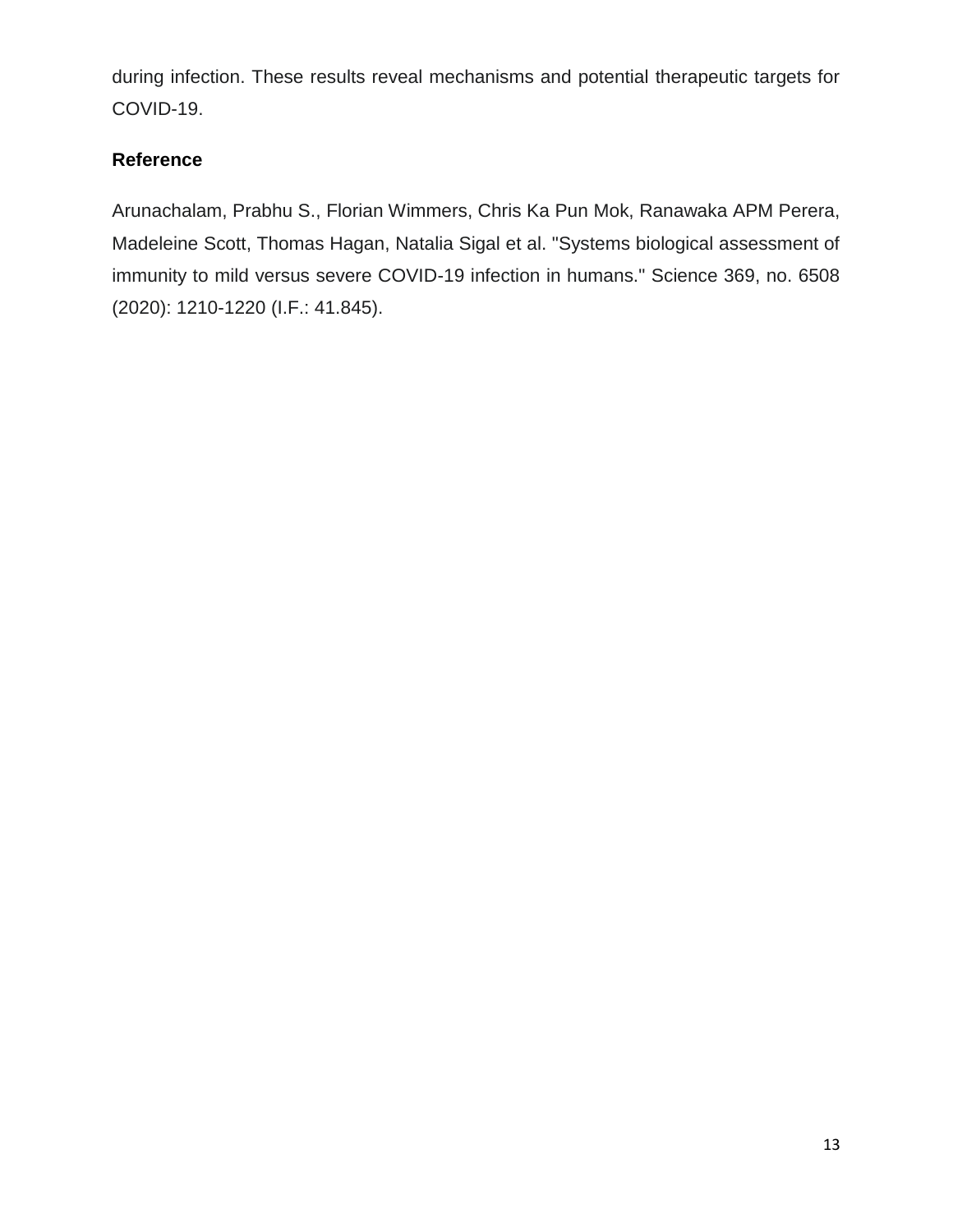# NEWS LETTER

# **Publication Date: Sep 09, 2020**

# **Coronavirus research updates: The immune-cell traits that could predict severe COVID-19**

Nature wades through the literature on the new coronavirus — and summarizes key papers as they appear.

# *The immune-cell traits that could predict severe COVID-19 (9 September 09, 2020):*

Immune cells called neutrophils are more likely to be primed for action in people, who will eventually develop severe COVID-19 than in those who are will go on to become only mildly ill, according to a machine-learning analysis of data from 3,300 people. If the results can be reproduced, they could aid early identification of the people most likely to become critically ill. Neutrophils comprise an important part of the body's rapid response to infection, but can also damage uninfected tissue. Hyung Chun of Yale University in New Haven, Connecticut, and his colleagues used machine learning to analyse proteins in blood plasma taken from people hospitalized with COVID-19 (M. L. Meizlish *et al.* Preprint at medRxiv https://doi.org/d8hm; 2020). Several immune proteins that are associated with neutrophils were found at higher levels in the plasma of people who later became critically ill than in those whose illness did not become severe. A subsequent analysis of health records from about 3,300 people showed that high neutrophil counts were associated with increased COVID-19 mortality. The findings have not yet been peer reviewed.

# *Kids ravaged by COVID-19 show unique immune profile (September 08, 2020):*

Most children infected with the new coronavirus show few signs of illness, if any. But a few children are struck by a severe form of COVID-19 that can cause multiple organ failure and even death. Now, scientists have begun to tease out the biology of this rare and devastating condition, called multisystem inflammatory syndrome in children, or MIS-C. Doctors have diagnosed hundreds of cases of MIS-C, which shares some similarities with the childhood illness Kawasaki's disease. To understand MIS-C's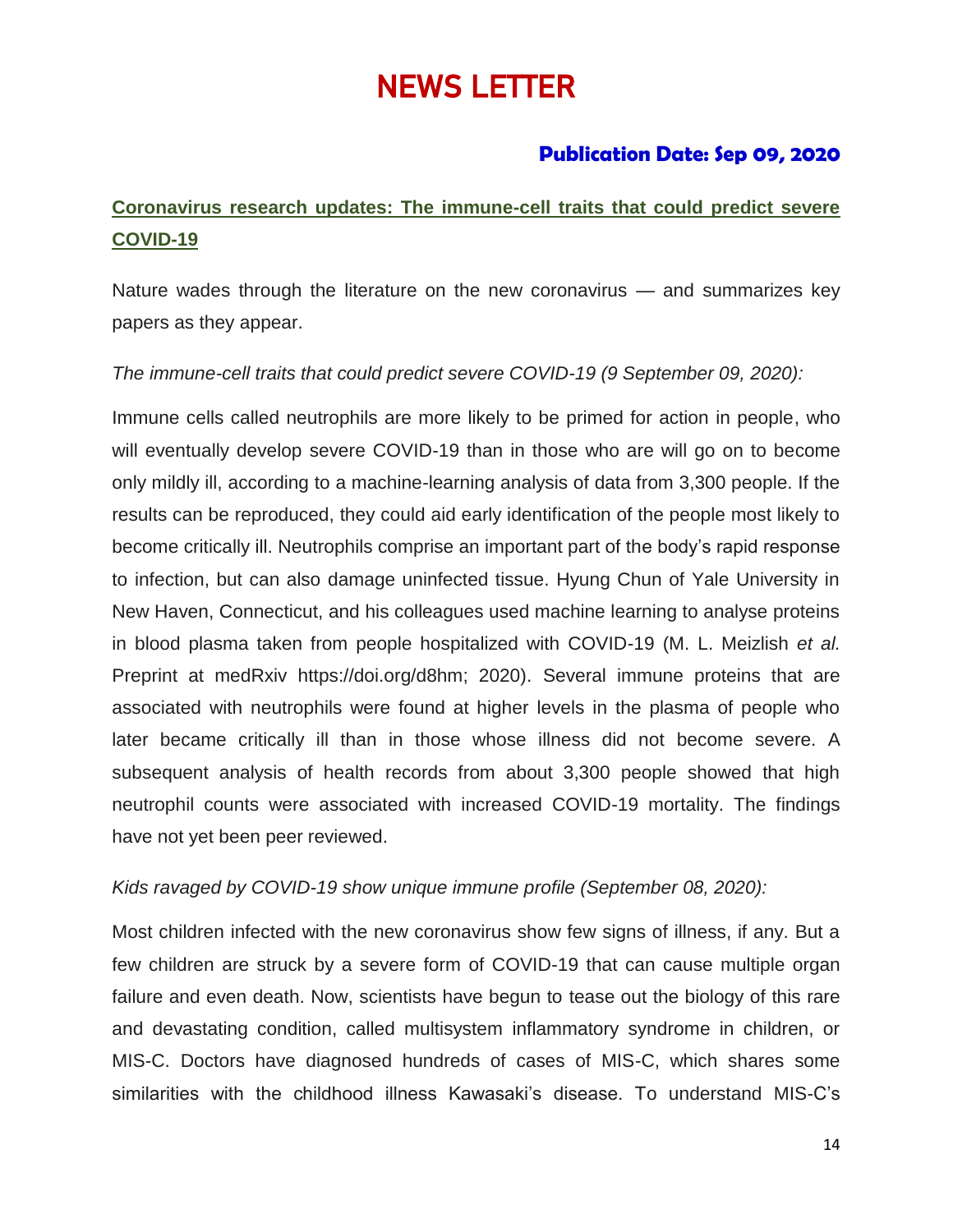biological profile, Petter Brodin at the Karolinska Institute in Stockholm and his colleagues looked at 13 children with MIS-C, 28 children with Kawasaki's disease and 41with mild COVID-19 (C. R. Consiglio et al. Cell https://doi.org/d8fh; 2020). The researchers found that compared with children with Kawasaki's disease, those with MIS-C have lower levels of an immune chemical called IL-17A, which has been implicated in inflammation and autoimmune disorders. Unlike all the other children studied, children with MIS-C had no antibodies to two coronaviruses that cause the common cold. This deficit might be implicated in the origins of their condition, the authors say.

#### *Powerful new evidence links steroid treatment to lower deaths (September 04, 2020):*

People severely ill with COVID-19 are less likely to die if they are given drugs called corticosteroids than people who are not, according to an analysis of hospital patients on five continents. Earlier findings showed that the steroid dexamethasone cut deaths in people with COVID-19 on ventilators. To examine the effects of steroids in general, Jonathan Sterne at the University of Bristol, UK, and his colleagues did a meta-analysis that pooled data from seven clinical trials; each of the seven studied the use of steroids in people who were critically ill with COVID-19 (REACT Working Group *J. Am. Med. Assoc.* https://doi.org/d7z8; 2020). The trials included more than 1,700 people across 12 countries. The team analysed participants' status 28 days after they were randomly assigned to take either a steroid or a placebo. The risk of death was 32% for those who took a steroid and 40% for those who took a placebo. The authors say that steroids should be part of the standard treatment for people with severe COVID-19.

# *In a first, genomics shows that mink can pass SARS-CoV-2 to humans (September 03, 2020):*

An investigation of Dutch mink farms has found the first documented cases of animal-tohuman transmission of SARS-CoV-2. After SARS-CoV-2 outbreaks among farmed mink were first detected in late April, Marion Koopmans at Erasmus Medical Centre in Rotterdam, the Netherlands, and her colleagues used genome sequencing to track outbreaks among animals and workers at 16 mink farms (B. B. O. Munnink et al. Preprint at bioRxiv https://doi.org/d7xn; 2020). The team tested 97 farmworkers and their contacts, and found evidence for SARS-CoV-2 infection in 66 of them. Genetic analysis suggested that workers had introduced SARS-CoV-2 to mink, which spread the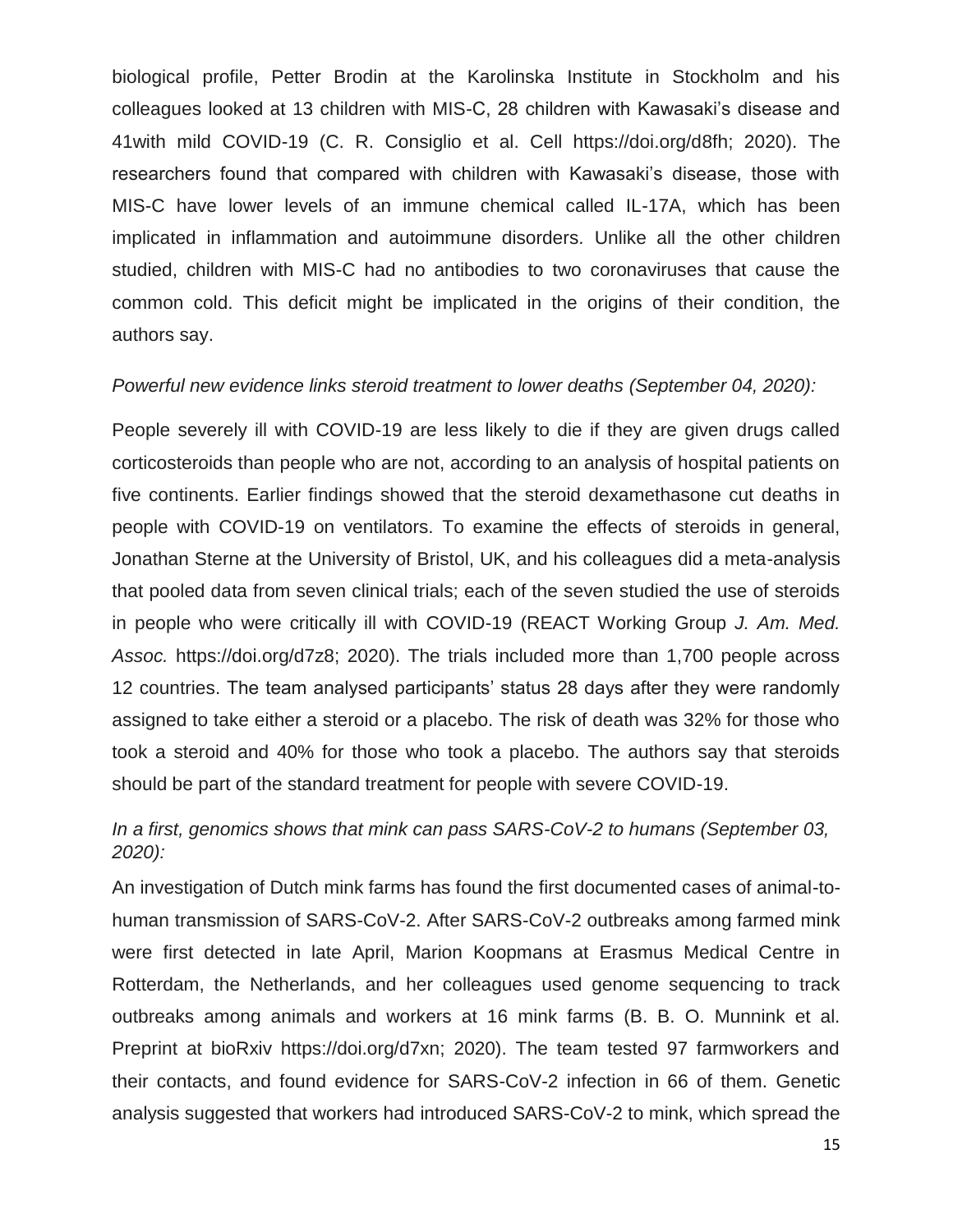virus back to workers, who might then have passed it on to other people. Outbreaks at mink farms have been detected in Denmark, Spain and the United States, and the researchers say unchecked spread could lead to the animals becoming a reservoir for human infections. The findings have not yet been peer reviewed.

# **Reference**

### <https://www.nature.com/articles/d41586-020-00502-w>

# **COVACTA trial raises questions about tocilizumab's benefit in COVID-19**

Hoffmann-La Roche has announced disappointing results from its much-anticipated phase 3 COVACTA trial of tocilizumab, raising questions about the efficacy of interleukin (IL)-6 blockade in patients with severe COVID-19 pneumonia.

SARS-CoV-2 induces production of inflammatory cytokines, including IL-6, which can contribute to cytokine storm syndromes that damage the lungs and other organs, ultimately killing many patients. Early observational studies have hinted at beneficial effects of drugs that block inflammatory cytokines, including IL-6 and IL-1.

But the randomised controlled COVACTA trial failed to meet its primary endpoint of improved clinical status, the company announced on July 29. Nor did tocilizumab improve patient mortality, although tocilizumab-treated patients spent roughly a week less in hospital compared with those given placebo, which could have a meaningful clinical impact in the face of surging capacity during a pandemic. Full results of the trial have not yet been published.

# **Reference**

[https://www.thelancet.com/journals/lanrhe/article/PIIS2665-9913\(20\)30313-1/fulltext](https://www.thelancet.com/journals/lanrhe/article/PIIS2665-9913(20)30313-1/fulltext)

# **Publication Date: Sep 04, 2020**

# **The Russian vaccine for COVID-19**

On Aug 11, 2020, Russia became the first country in the world to approve a vaccine against severe acute respiratory syndrome coronavirus 2 (SARS-CoV-2). The vaccine,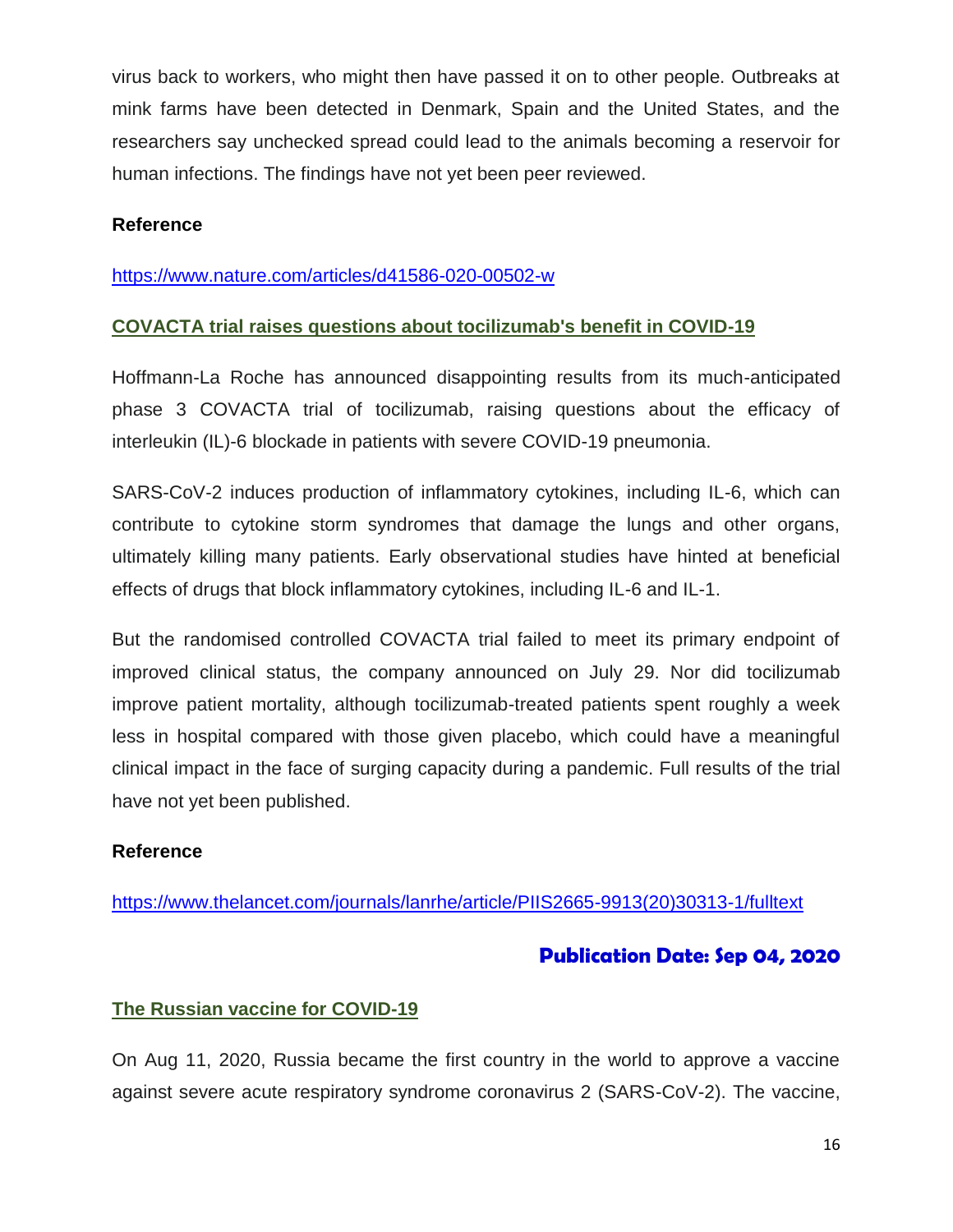which is based on two adenovirus vectors, was developed by the Gamaleya National Center of Epidemiology and Microbiology (Moscow, Russia). Its approval was announced by President Vladimir Putin. "*I know [the vaccine] works quite effectively, helps to develop strong immunity, and has gone through all the necessary tests*", declared Putin at a cabinet meeting. Nonetheless, there are widespread concerns that the approval is premature. At the time of approval, the vaccine had not even started phase 3 trials, nor had any results on the earlier stage trials been published. Since then, the phase 1/2 results have been published in *The Lancet*. The vaccine induced a strong immune response in all 76 participants. Presumably these results were available to the Russian Ministry of Health. For regulators, such as the US Food and Drug Administration (FDA) and the European Medicines Agency, however, data on immune response alone would not generally be an adequate basis for approving a vaccine. "Immune response might not be directly proportional to the degree of protection—you can only find this out in large-scale trials", explains Peter Openshaw, professor of experimental medicine at Imperial College London (London, UK).

The Russian vaccine is named Sputnik V, after the Soviet-era space programme. The vaccine is financed by the Russian Direct Investment Fund (RDIF), the country's sovereign wealth fund. Mass production is expected to begin in September, 2020. Russia, which has seen almost 1 million cases of COVID-19, said that it would be able to provide 500 million doses of Sputnik V per year. The FDA has stipulated that a vaccine against COVID-19 should be at least 50% effective. Sputnik V might well meet this criterion. But until the phase 3 trial is completed and the results are made available, it will not be possible to make any judgement For more details, read the link given below.

#### **Reference**

https://www.thelancet.com/journals/lanres/article/PIIS2213-2600(20)30402-1/fulltext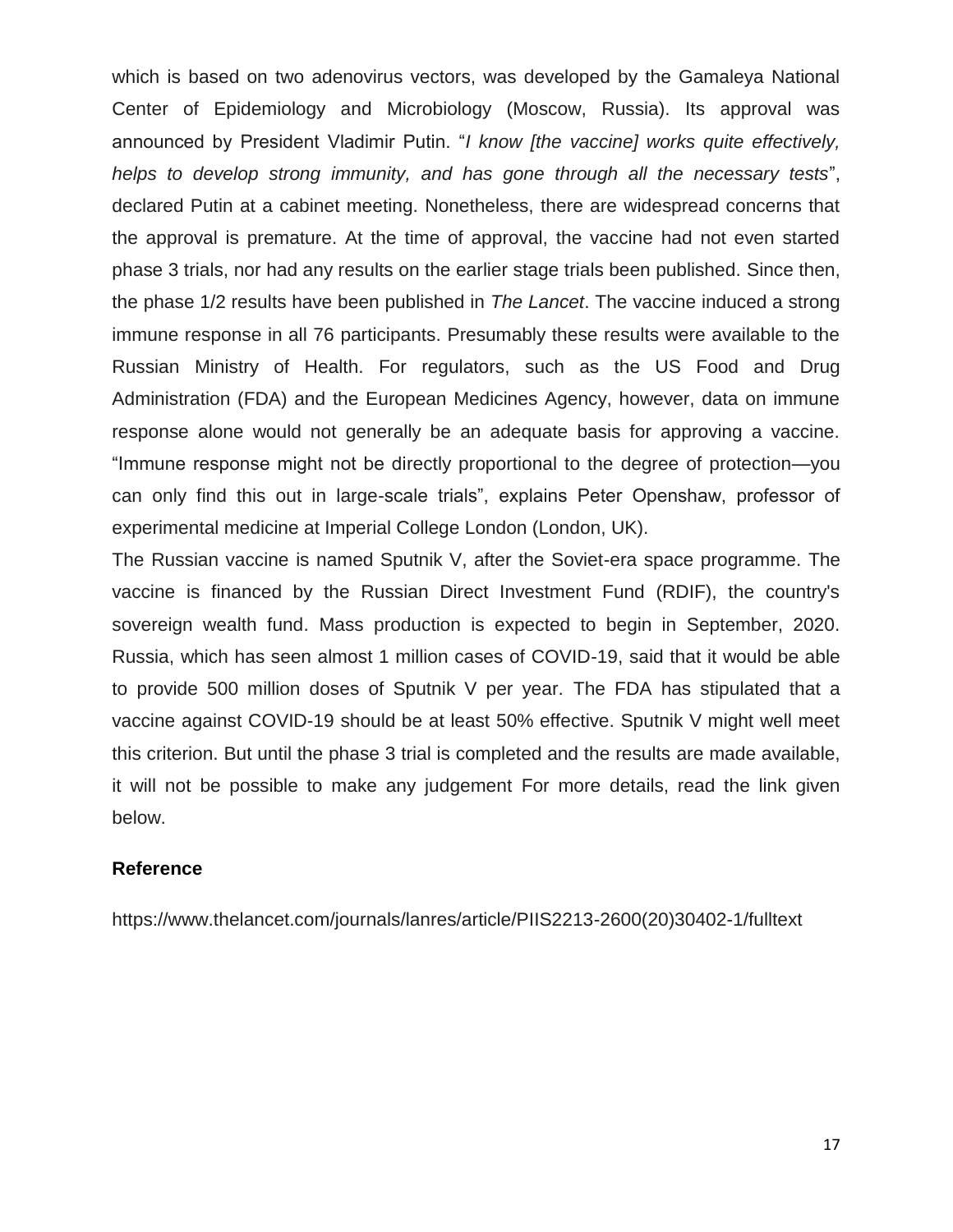# PERSPECTIVE

# **Publication Date: Sep 04, 2020**

#### **A molecular trap against COVID-19**

#### **Abstract**

The cell surface peptidase angiotensin-converting enzyme 2 (ACE2) is the primary receptor for the spike (S) fusion protein that facilitates cell entry of severe acute respiratory syndrome coronavirus 2 (SARS-CoV-2). Numerous studies are evaluating therapeutic and preventive treatments that block S protein interactions with ACE2 molecules that are expressed on host cells. For example, the ACE2 binding site can be occluded by monoclonal antibodies, several of which are rapidly advancing in clinical trials. Several vaccines undergoing clinical development also induce antibody responses that block ACE2–S protein interactions. On page 1261 of this issue, Chan et al. perform high-throughput mutagenesis and screening to reveal ACE2 mutations that enhance affinity for S protein, providing new insights into the ACE2–S protein interaction on which infection critically depends. The authors propose a strategy to apply engineered recombinant ACE2 variants as decoy receptors for coronavirus disease 2019 (COVID-19).

The dimeric ACE2 enzyme is a vasopeptidase expressed on the surface of epithelial cells in many tissues, including the lung, heart, blood vessels, kidneys, and gastrointestinal tract. It has a primary role in reducing blood pressure and inflammation as part of the renin-angiotensin-aldosterone system. ACE2 expression is closely associated with the tissue tropism of SARS-CoV-2 infection. The trimeric S protein comprises two subunits, S1 and S2. The S1 subunit contains a receptor binding domain (RBD), which binds to ACE2.

In addition to ACE2 binding, a protease cleavage of S protein is required for cell entry to allow S1 to release and reveal the hydrophobic cell fusion peptide of the S2 subunit. The cleavage between S1 and S2 can be accomplished by several different proteases, including transmembrane protease serine 2 (TMPRSS2), which is expressed in select tissues, and cathepsin L, which becomes activated in the low-pH endosomal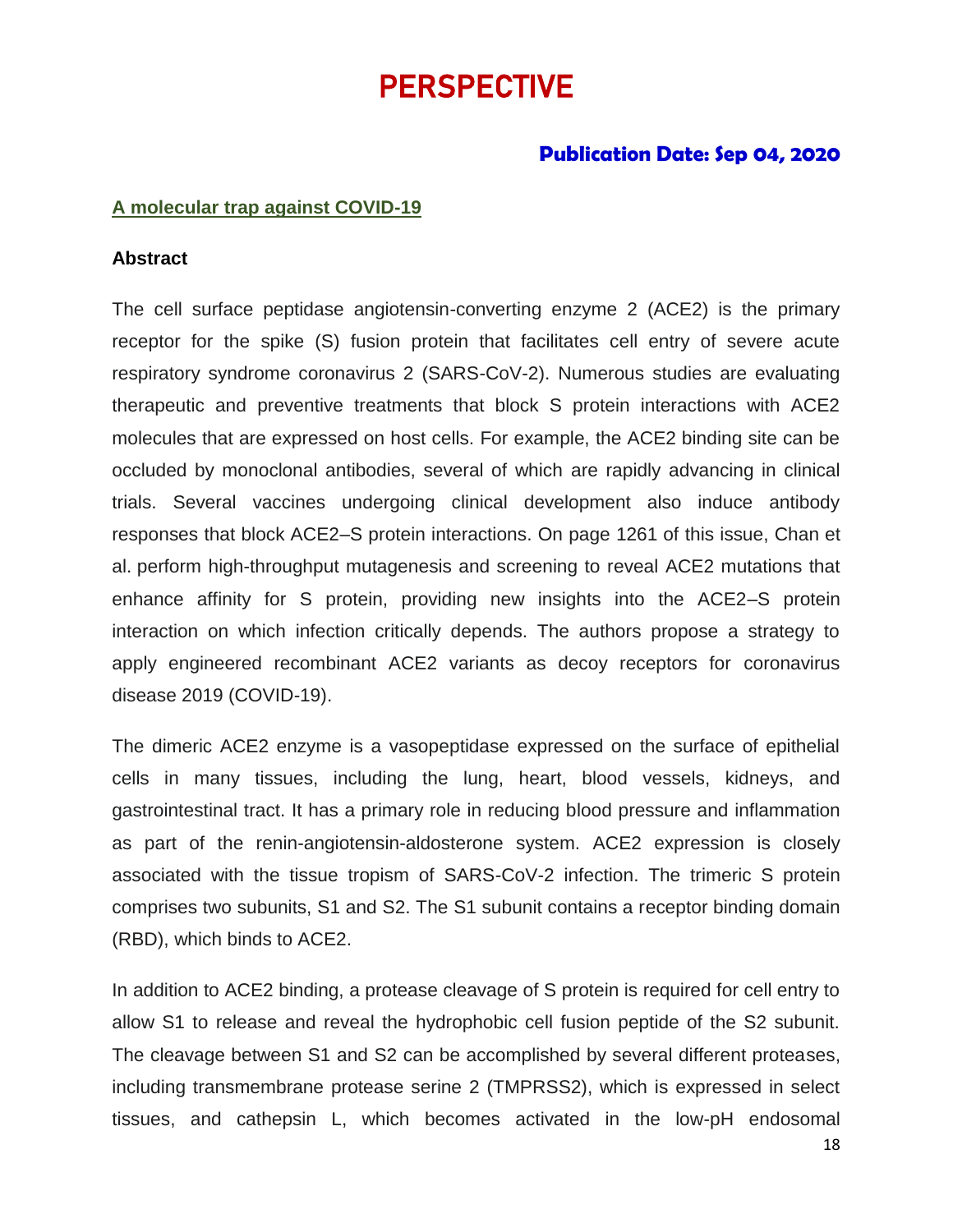environment. The role of ACE2 in facilitating S1 shedding remains to be determined. Recent data show that S protein undergoes a conformational rearrangement at endosomal pH that modifies S trimer interactions and rotates the RBD from the "up" to the "down" conformation, which also influences ACE2 binding affinity. The predominant reliance of SARS-CoV-2 on ACE2 for cell entry has led to a focus on the development of new methods to disrupt ACE2 binding to S protein as potential COVID-19 medical interventions.

# **Reference**

https://science.sciencemag.org/content/369/6508/1167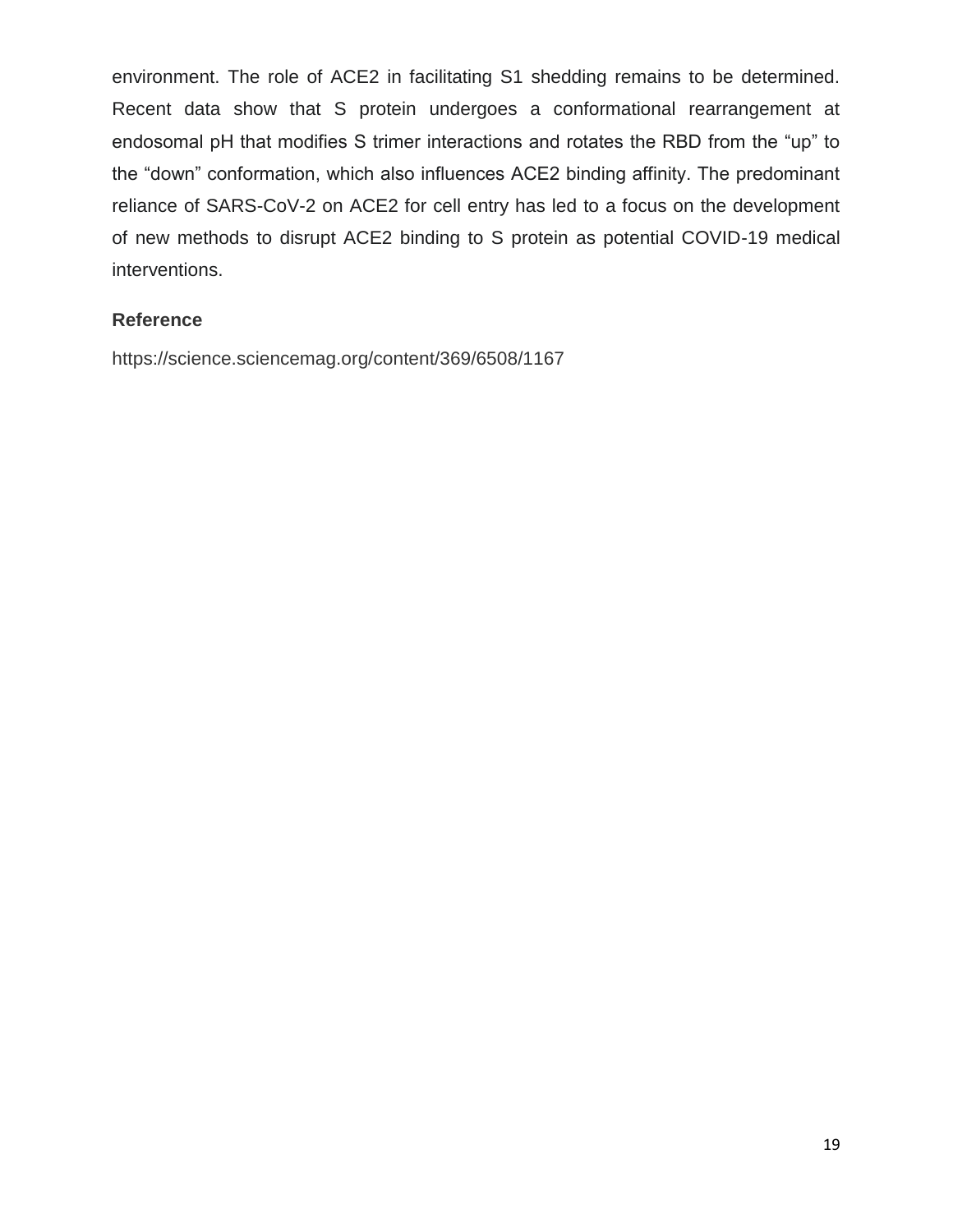# REPORT

# **Publication Date: Sep 06, 2020**

# **Activation of the SARS-CoV-2 receptor** *ACE2* **through JAK/STAT-dependent enhancers during pregnancy**

ACE2 binds the coronavirus SARS-CoV-2 and facilitates its cellular entry. Interferons activate ACE2 expression in pneumocytes, suggesting a critical role of cytokines in SARS-CoV-2 target cells. Viral RNA was detected in breast milk in at least seven studies, raising the possibility that ACE2 is expressed in mammary tissue during lactation. Here we show that Ace2 expression in mouse mammary tissue is induced during pregnancy and lactation, which coincides with the activation of intronic enhancers. These enhancers are occupied by the prolactin-activated transcription factor STAT5 and additional regulatory factors, including Polymerase II. Deletion of Stat5a results in decommissioning of the enhancers and an 83% reduction of Ace2 mRNA. We also demonstrate that Ace2 expression increases during lactation in lung, but not in kidney and intestine. JAK/STAT components are present in a range of SARS-CoV-2 target cells opening the possibility that cytokines contribute to the viral load and extrapulmonary pathophysiology.

# **Reference**

[https://www.cell.com/cell-reports/fulltext/S2211-1247\(20\)31188-8](https://www.cell.com/cell-reports/fulltext/S2211-1247(20)31188-8)

# **Publication Date: Sep 04, 2020**

# **SARS-CoV-2 ORF3b is a potent interferon antagonist whose activity is increased by a naturally occurring elongation variant**

One of the features distinguishing SARS-CoV-2 from its more pathogenic counterpart SARS-CoV is the presence of premature stop codons in its ORF3b gene. Here, we show that SARS-CoV-2 ORF3b is a potent interferon antagonist, suppressing the induction of type I interferon more efficiently than its SARS-CoV ortholog. Phylogenetic analyses and functional assays reveal that SARS-CoV-2-related viruses from bats and pangolins also encode truncated ORF3b gene products with strong anti-interferon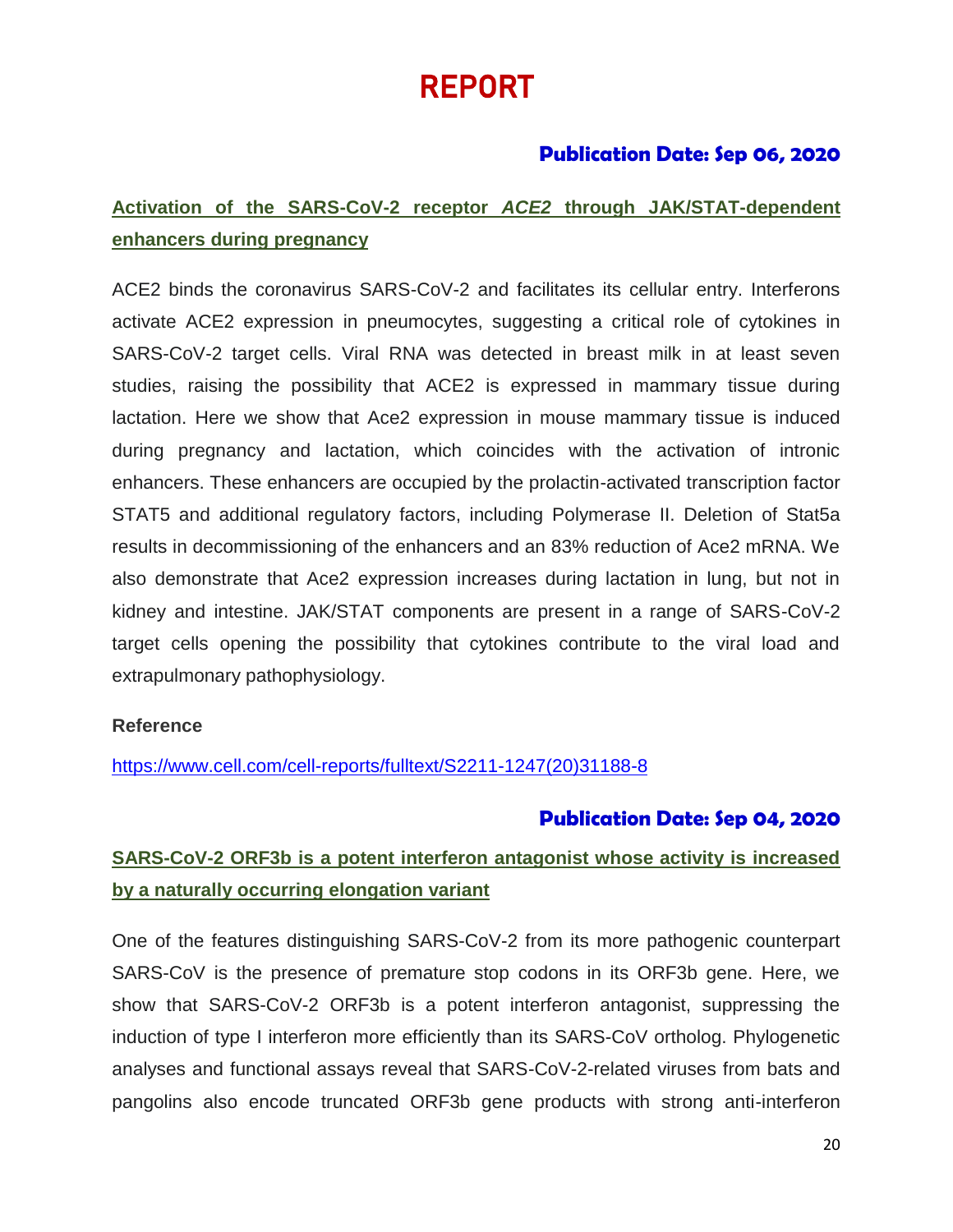activity. Furthermore, analyses of approximately 17,000 SARS-CoV-2 sequences identify a natural variant, in which a longer ORF3b reading frame was reconstituted. This variant was isolated from two patients with severe disease and further increased the ability of ORF3b to suppress interferon induction. Thus, our findings not only help to explain the poor interferon response in COVID-19 patients, but also describe the emergence of natural SARS-CoV-2 quasispecies with an extended ORF3b gene that may potentially affect COVID-19 pathogenesis.

# **Reference**

# [https://www.cell.com/cell-reports/fulltext/S2211-1247\(20\)31174-8](https://www.cell.com/cell-reports/fulltext/S2211-1247(20)31174-8)

# **Structural basis for translational shutdown and immune evasion by the Nsp1 protein of SARS-CoV-2**

Severe acute respiratory syndrome coronavirus 2 (SARS-CoV-2) is the causative agent of the current coronavirus disease 2019 (COVID-19) pandemic. A major virulence factor of SARS-CoVs is the nonstructural protein 1 (Nsp1), which suppresses host gene expression by ribosome association. Here, we show that Nsp1 from SARS-CoV-2 binds to the 40S ribosomal subunit, resulting in shutdown of messenger RNA (mRNA) translation both in vitro and in cells. Structural analysis by cryo–electron microscopy of *in vitro*–reconstituted Nsp1-40S and various native Nsp1-40S and -80S complexes revealed that the Nsp1 C terminus binds to and obstructs the mRNA entry tunnel. Thereby, Nsp1 effectively blocks retinoic acid–inducible gene I–dependent innate immune responses that would otherwise facilitate clearance of the infection. Thus, the structural characterization of the inhibitory mechanism of Nsp1 may aid structure-based drug design against SARS-CoV-2.

# **Reference**

# <https://science.sciencemag.org/content/369/6508/1249>

# **Engineering human ACE2 to optimize binding to the spike protein of SARS coronavirus 2**

The spike (S) protein of severe acute respiratory syndrome coronavirus 2 (SARS-CoV-2) binds angiotensin-converting enzyme 2 (ACE2) on host cells to initiate entry, and soluble ACE2 is a therapeutic candidate that neutralizes infection by acting as a decoy. By using deep mutagenesis, mutations in ACE2 that increase S binding are found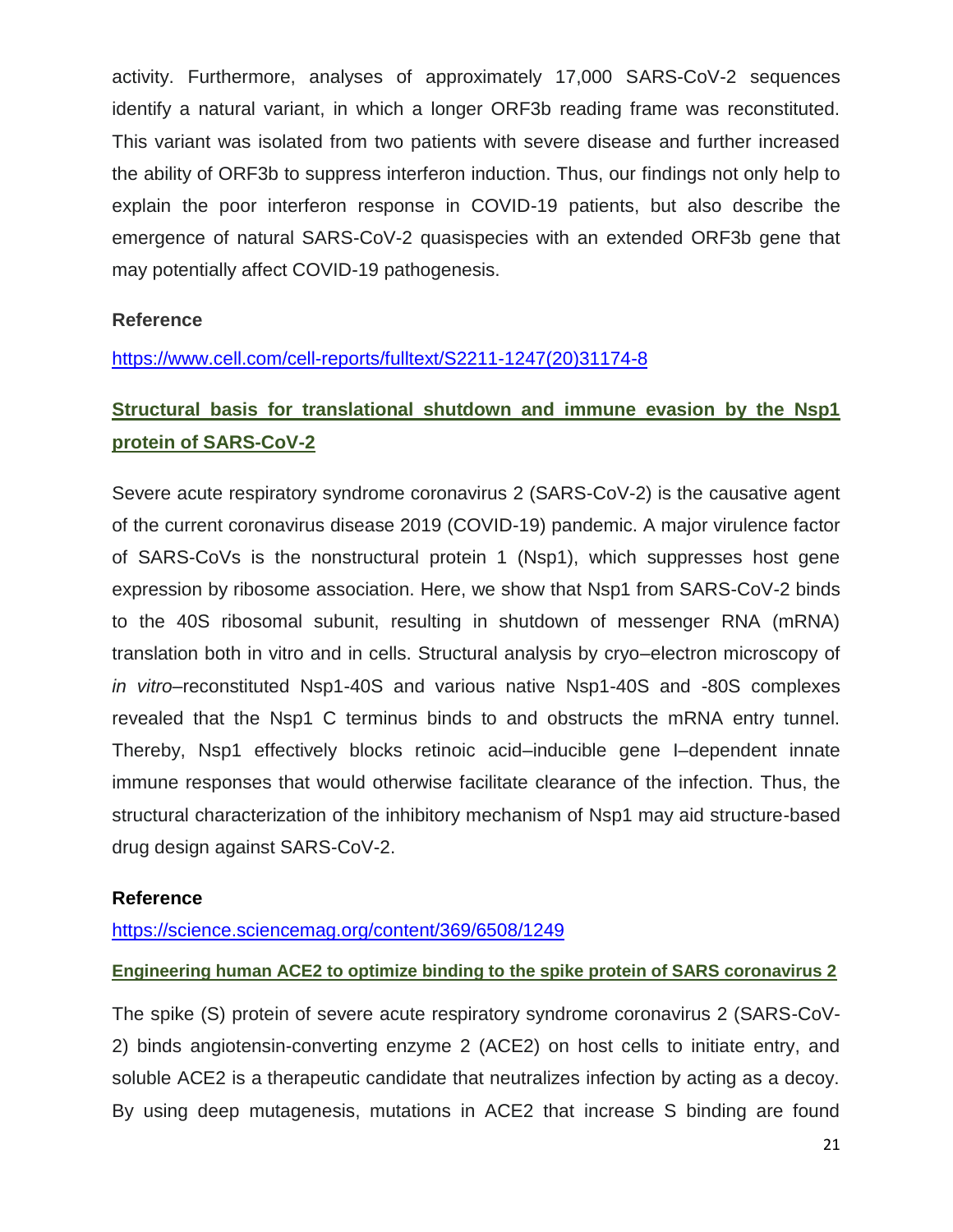across the interaction surface, in the asparagine 90–glycosylation motif and at buried sites. The mutational landscape provides a blueprint for understanding the specificity of the interaction between ACE2 and S and for engineering high-affinity decoy receptors. Combining mutations gives ACE2 variants with affinities that rival those of monoclonal antibodies. A stable dimeric variant shows potent SARS-CoV-2 and -1 neutralization in vitro. The engineered receptor is catalytically active, and its close similarity with the native receptor may limit the potential for viral escape.

# **Reference**

#### <https://science.sciencemag.org/content/369/6508/1261>

#### **Evolution and epidemic spread of SARS-CoV-2 in Brazil**

Brazil currently has one of the fastest-growing severe acute respiratory syndrome coronavirus 2 (SARS-CoV-2) epidemics in the world. Because of limited available data, assessments of the impact of nonpharmaceutical interventions (NPIs) on this virus spread remain challenging. Using a mobility-driven transmission model, we show that NPIs reduced the reproduction number from >3 to 1 to 1.6 in São Paulo and Rio de Janeiro. Sequencing of 427 new genomes and analysis of a geographically representative genomic dataset identified >100 international virus introductions in Brazil. We estimate that most (76%) of the Brazilian strains fell in three clades that were introduced from Europe between 22 February and 11 March 2020. During the early epidemic phase, we found that SARS-CoV-2 spread mostly locally and within state borders. After this period, despite sharp decreases in air travel, we estimated multiple exportations from large urban centers that coincided with a 25% increase in average traveled distances in national flights. This study sheds new light on the epidemic transmission and evolutionary trajectories of SARS-CoV-2 lineages in Brazil and provides evidence that current interventions remain insufficient to keep virus transmission under control in this country.

#### **Reference**

https://science.sciencemag.org/content/369/6508/1255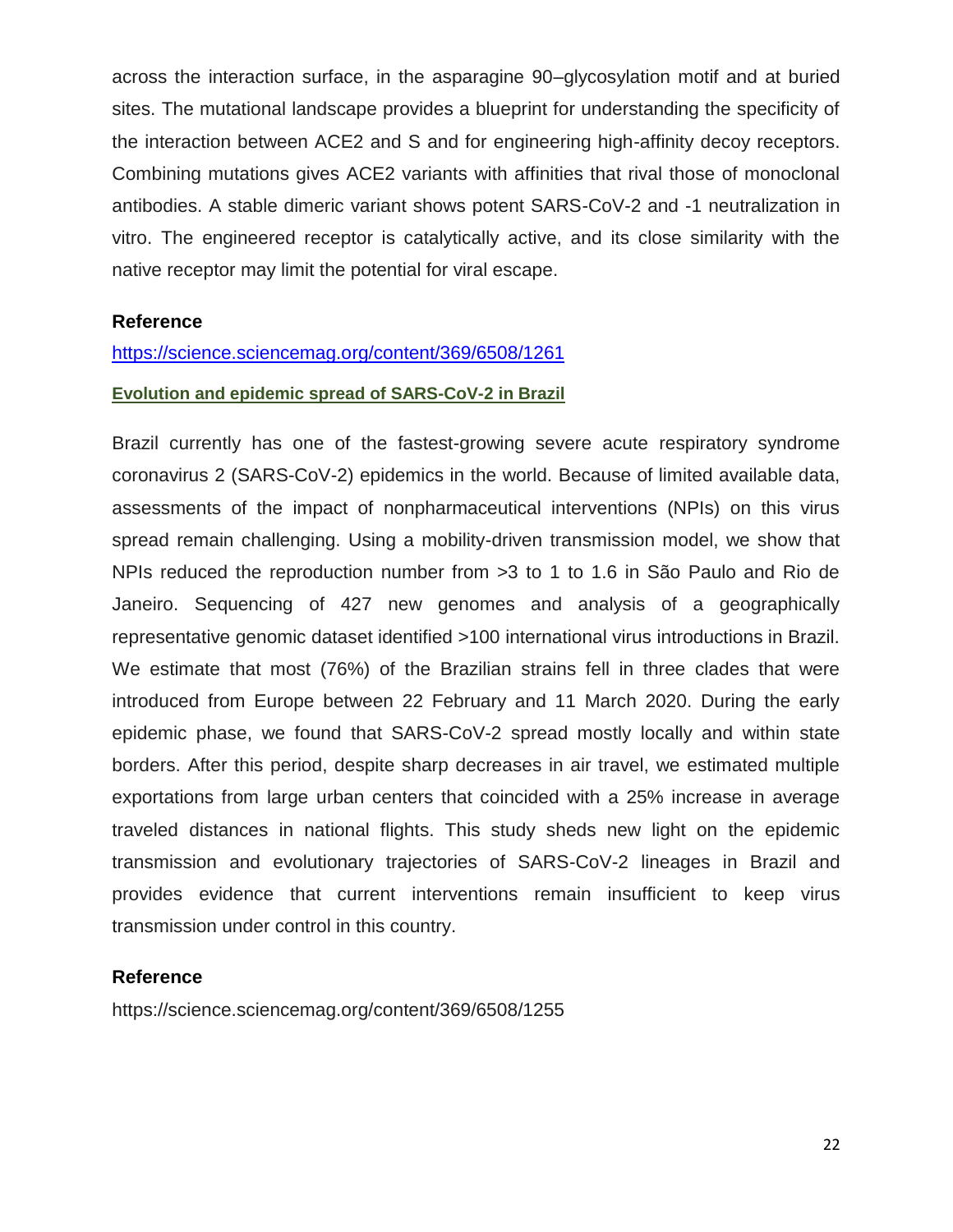# EDITORIAL

# **Publication Date: Sep 09, 2020**

# **Interfering too soon: Type I interferons can dampen antiviral immunity**

During viral infection, type I interferons (IFN-I) are secreted to provide immediate antiviral innate immunity in part by promoting antigen presentation and activating the adaptive immune system. Immunology dogma states that a strong innate immune response begets a strong adaptive immune response. Still, is it possible that efficient control of viral replication by IFN-I signaling results in less antigen and is actually counterproductive for building immunological memory?

Palacio and colleagues investigated this question by inoculating mice with a variety of different viruses and simultaneously co-administering a one-time dose of an antibody that blocks the IFN-I receptor. This transient IFN-I blockade resulted in a brief spike in viral antigen, although amounts of circulating virus remained low and all mice cleared infection within a week. However, the abundance of viral antigen during this early phase of the adaptive immune response resulted in a more vigorous antiviral response, as demonstrated by higher numbers of circulating virus-specific effector memory cytotoxic T cells and more virus-specific antibody production. This correlated with enhanced host protection upon rechallenge with the same virus and cross-protection against different viral strains. The adjuvant effects of transient IFN-I blockade were observed only for viruses capable of infecting additional cells during the brief blockade. Once the blockade remitted, the consequent increase in viral load caused a surge in IFN-I levels, triggering dendritic cells to provide more effective stimulation of the adaptive immune system. Excitingly, Palacio and colleagues demonstrated that this immunostimulatory phenomenon extends to viral vaccines: transient IFN-I blockade in mice also improved vaccine immunogenicity and, in the case of an experimental Human Immunodeficiency Virus (HIV)-1 vaccine, enabled better recognition of a different strain of HIV.

The work of Palacio and colleagues is timely. Rational vaccine design is more pressing now during the COVID-19 pandemic than ever before. Additionally, IFN-I signaling has come under scrutiny for its role in aggravating disease in patients with COVID-19, with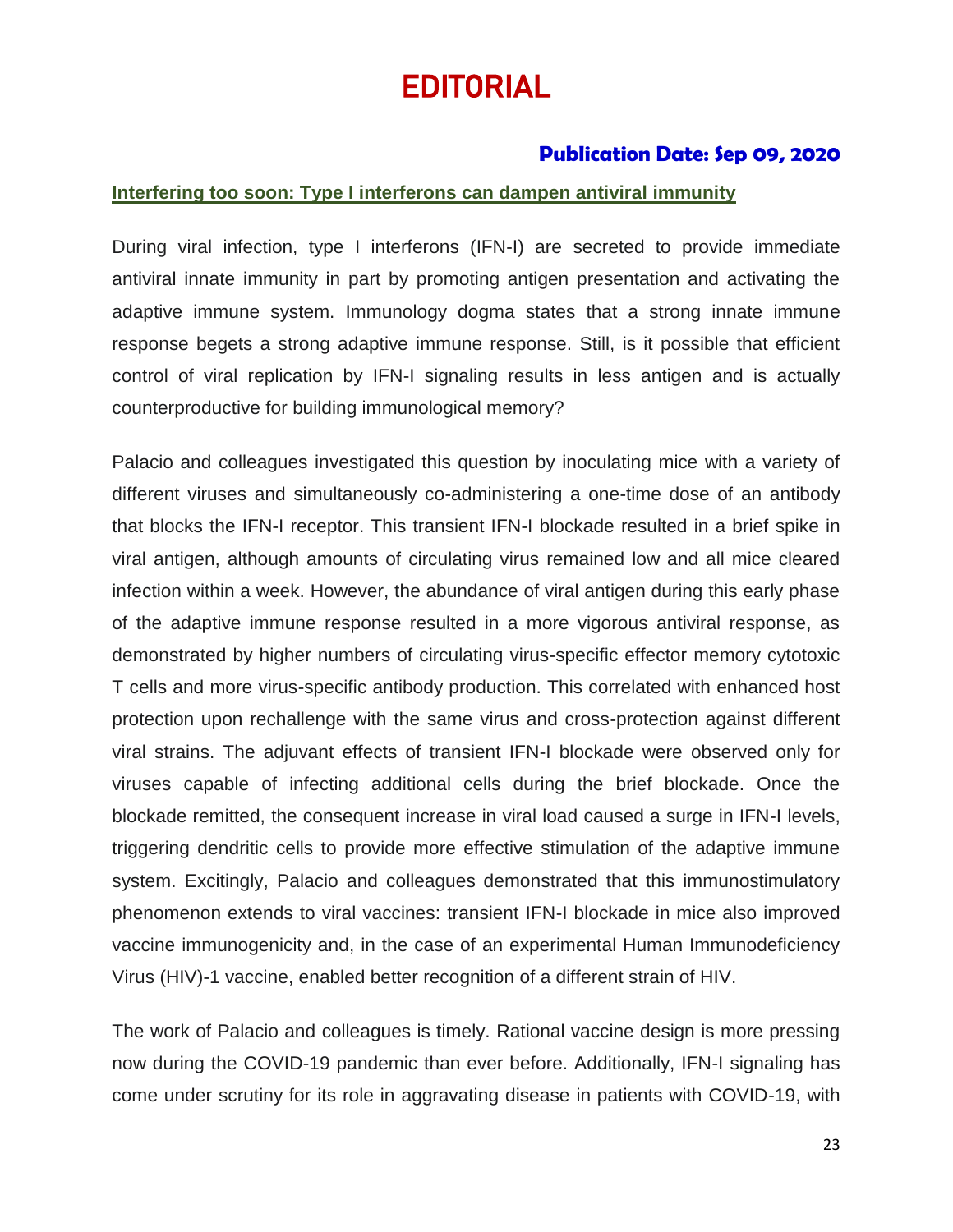dozens of studies examining a role for IFN-I signaling blockade in progress. Perhaps beyond attenuating excessive damage caused by the immune response, early blockade of IFN-I could promote durable immunity against many types of viral infections.

# **Reference**

https://stm.sciencemag.org/content/12/560/eabe1706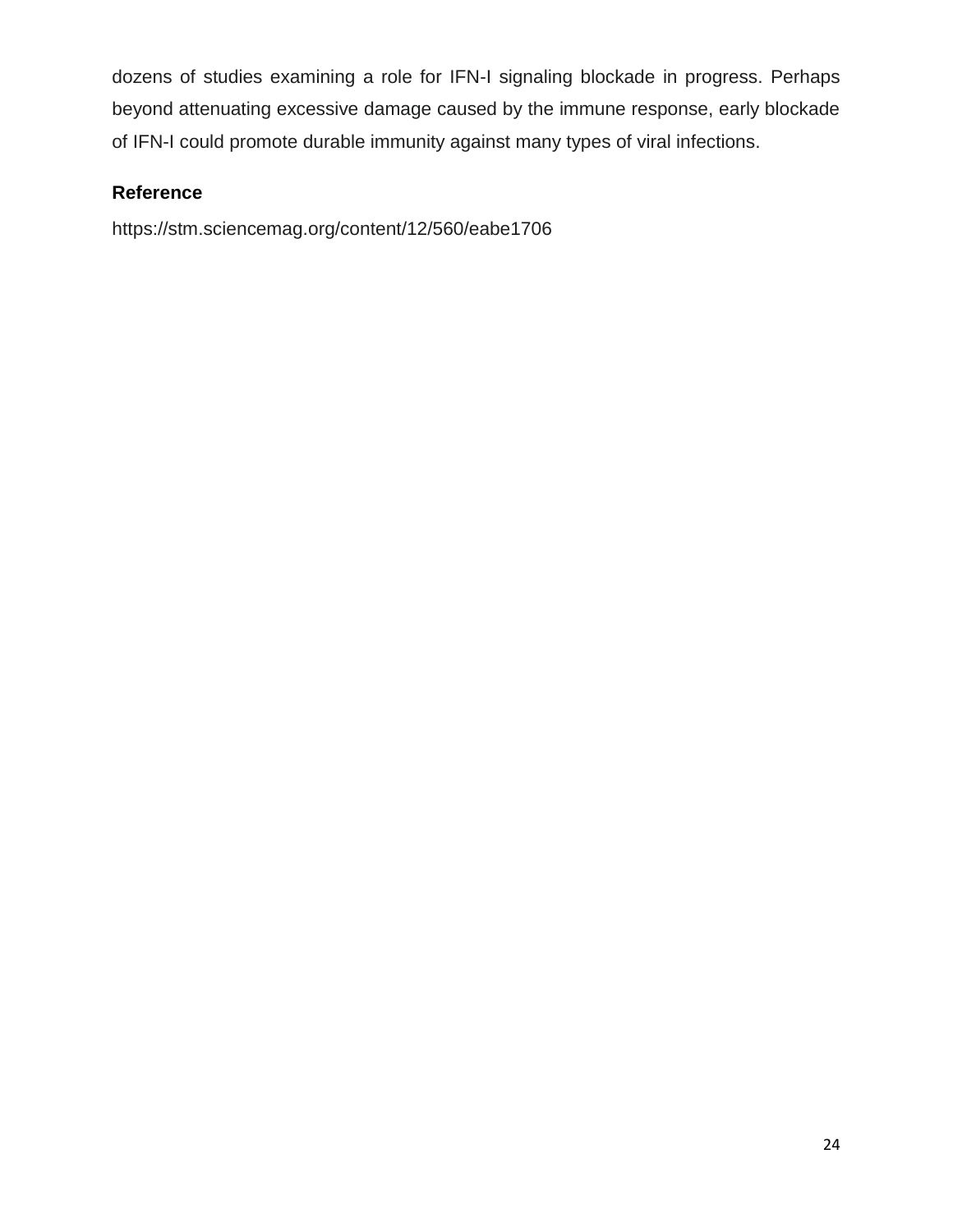# COMMENT

# **Publication Date: Sep 08, 2020**

# **Cancer, COVID-19, and antiviral immunity: the CAPTURE study**

The SARS-CoV-2 pandemic has posed a significant challenge for risk evaluation and mitigation amongst cancer patients. Susceptibility to and severity of COVID-19 in cancer patients has not been studied in a prospective and broadly applicable manner. CAPTURE is a pan-cancer, longitudinal immune profiling study designed to address this knowledge gap.

#### **Reference**

[https://www.cell.com/cell/fulltext/S0092-8674\(20\)31146-6](https://www.cell.com/cell/fulltext/S0092-8674(20)31146-6)

# **Why COVID-19 is more deadly in people with obesity—even if they're young**

Since the pandemic began, dozens of studies have reported that many of the sickest COVID-19 patients have been people with obesity. In recent weeks, that link has come into sharper focus as large new population studies have cemented the association and demonstrated that even people who are merely overweight are at higher risk. For example, in the first metaanalysis of its kind, published on 26 August in *Obesity Reviews*, an international team of researchers pooled data from scores of peerreviewed papers capturing 399,000 patients. [They found that people](https://onlinelibrary.wiley.com/doi/full/10.1111/obr.13128) with obesity who contracted SARS-CoV-2 were 113% more likely than people of healthy weight to land in the hospital, 74% more likely to be admitted to an ICU, and 48% more likely to die.

A constellation of physiological and social factors drives those grim numbers. The biology of obesity includes impaired immunity, chronic inflammation, and blood that's prone to clot, all of which can worsen COVID-19. And because obesity is so stigmatized, people with obesity may avoid medical care.

People with obesity are more likely than normal-weight people to have other diseases that are independent risk factors for severe COVID-19, including heart disease, lung disease, and diabetes. They are also prone to metabolic syndrome, in which blood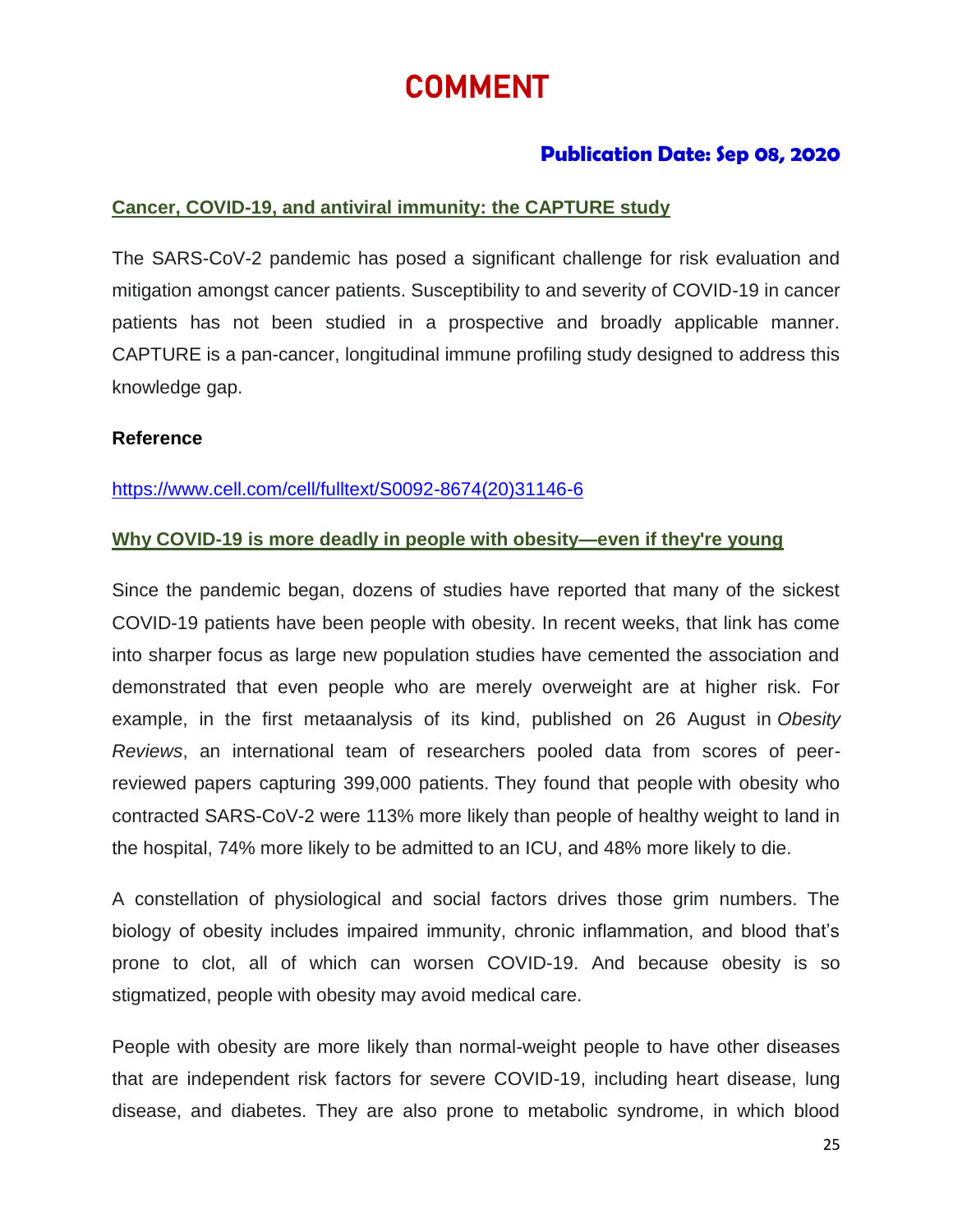sugar levels, fat levels, or both are unhealthy and blood pressure may be high. A recent study from Tulane University of 287 hospitalized COVID-19 patients found that metabolic syndrome itself substantially increased the risks of ICU admission, ventilation, and death.

#### **Reference**

https://www.sciencemag.org/news/2020/09/why-covid-19-more-deadly-people-obesityeven-if-theyre-young

# **Publication Date: Sep 04, 2020**

#### **Azithromycin for severe COVID-19**

Hydroxychloroquine with or without azithromycin was identified, outside of randomised controlled trials, as an early candidate for treatment of severe acute respiratory syndrome coronavirus 2 (SARS-CoV-2) infection. A number of trials evaluating hydroxychloroquine as pre-exposure prophylaxis, as early treatment, and in patients admitted to hospital with COVID-19 were subsequently initiated. To date, randomised trials have found no evidence of a benefit of hydroxychloroquine compared with placebo at any disease stage for COVID-19, and a number of trials were discontinued early because of difficulties with enrolment and emerging evidence that hydroxychloroquine was not effective.

Although the preponderance of evidence indicates that there is no benefit of hydroxychloroquine in the treatment of COVID-19, fewer studies have evaluated azithromycin, a broad-spectrum antibiotic that has anti-inflammatory properties. Azithromycin is commonly used for bacterial respiratory infections, and could potentially treat or prevent co-infection with SARS-CoV-2. Azithromycin might also have antiviral activity against some RNA viruses. Azithromycin has been shown to be effective in vitro against viruses such as Zika and rhinovirus, in addition to SARS-CoV-2, and to have antiviral effects in bronchial epithelial cells. Azithromycin has also been shown to be immunomodulatory, and can reduce exacerbations in chronic airway diseases. Azithromycin is widely available and has an excellent safety profile; thus, if shown to be effective, could be easily scaled up as a first-line treatment for patients with COVID-19. For more details, read the link given below.